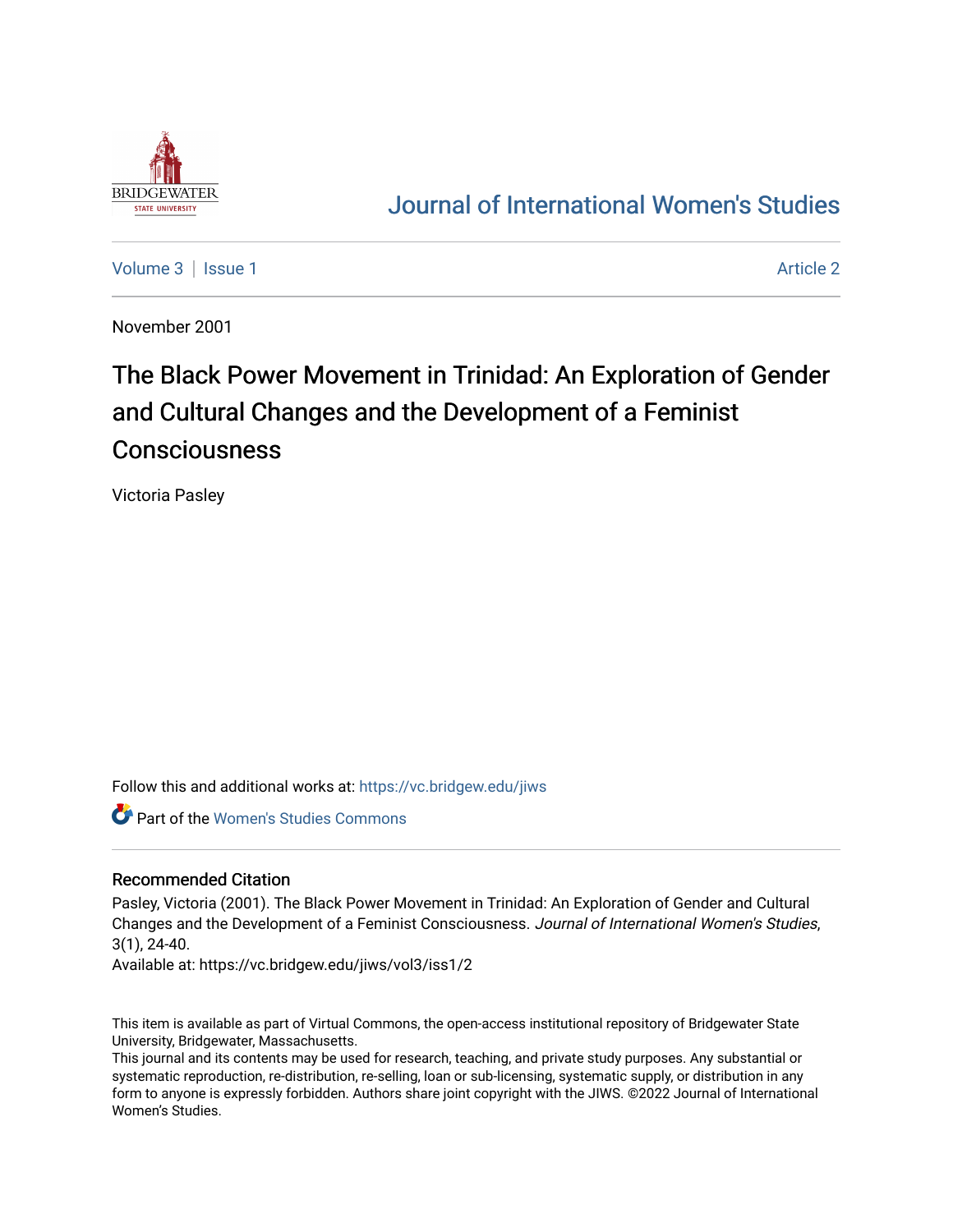This journal and its contents may be used for research, teaching and private study purposes. Any substantial or This journal and its contents may be exampled by the Black Physical and physics, and physics. Any substantial or<br>systematic reproduction, re-distribution, re-selling, loan of BM 916 FM 918 FM 918 FM 918 Pupply or distribut to anyone is expressly forbidden. ©2001 Journal of International Women's Studies.

# **The Black Power Movement in Trinidad: An Exploration of Gender and Cultural Changes and the Development of a Feminist Consciousness**

#### By Victoria Pasley

In February 1970 the Black Power movement in Trinidad exploded as thousands of young people took to the streets in massive demonstrations that rocked the island. The government responded by arresting activists and ultimately declaring a state of emergency. At the same time a group of young army officers, sympathetic to the Black Power movement, mutinied. Prime Minister Eric Williams and the People's National Movement (PNM) government emerged from the uprising, severely shaken but still with a firm grip on powers. Women played an active role in the demonstrations and within the activist groups that were a part of the movement, but scholars and observers generally have failed to document their participation.<sup>1</sup>

This article explores the gender ideology of the Black Power movement, the participation of women, the effect of the fight against racism together with an increased level of race consciousness on gender awareness, and the cultural changes inspired by Black Power. It then analyses the emergence of a new and more radical phase of the women's movement in Trinidad in the mid to late 1970s, which led to the beginnings of a feminist discourse. It follows that development by assessing the increased consumerism spawned by the oil boom and how it conflicted with Black Power ideology and affected the gender system. The final section will examine how women and men are portrayed in newspaper advertisements, women's pages, letters, articles and other newspaper items.

Although women's activism throughout Trinidad's history is evidence of emerging feminisms, this paper is particularly concerned with the emergence of radical feminism in which women question not only their oppression in society but also the very nature of the gender hierarchy and the hegemonic gender system. I have found the work of R.W. Connell useful in understanding the construction of hegemonic gender orders with hegemonic versions of masculinity and femininity (the latter Connell calls "emphasized" femininity). Hegemonic gender constructs perpetuate the idea that gender roles are somehow natural and therefore immutable. They are developed in such a way to maintain control of and appeal across class and race by displaying essential ingredients of interest to all groups. Until men and women challenge these hegemonic structures, which are continuously being reinforced by the media and other forces and institutions, gender equality cannot fully evolve.<sup>2</sup> Some women activists in the Black Power movement, while fighting against racism and class discrimination, began to question their own oppression as women and did go on to challenge these structures.

An examination of gender in the Black Power movement in Trinidad and the subsequent development of a feminist movement make a critical contribution to the study of gender in the Caribbean and in Trinidad in particular.<sup>3</sup> The patterns that arose in Trinidad are also pertinent to understanding the experience of women in the Black Power movement in the United States as well as in Black Liberation struggles in Africa and elsewhere.<sup>4</sup> There are important similarities between the experience of women in the Black Power movement in the US and in Trinidad including the construction of black masculinity. These analogies will be drawn on when relevant to the discussion of Trinidad. Unless stated otherwise all references to Black Power in this paper refer to the movement in Trinidad. It is also important to keep in mind that in Trinidad the Black Power movement arose in the post-Colonial period when a Black government was in power. African Trinidadians were not subjected to the extremes of violent and repressive force unleashed on Black Power activists in the U.S. In Trinidad a significant and vibrant activist feminist movement arose leading to the formation in the 1980s of the Caribbean Association for Feminists for Research and Action, (CAFRA) a Caribbean wide feminist organization, which continues to be very active in the region.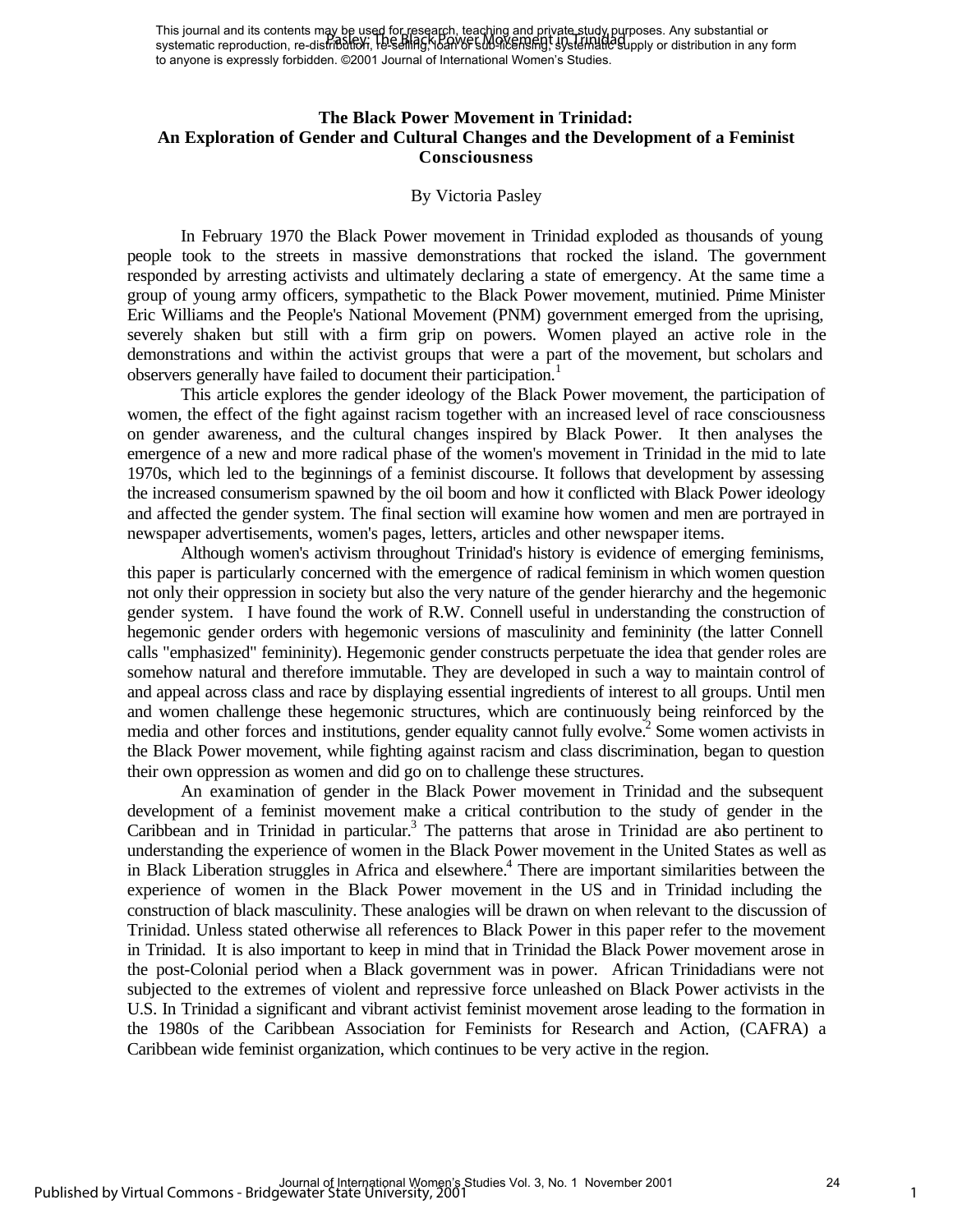#### **The Black Power Movement**

The Black Power Revolution in Trinidad in 1970 presented a serious challenge to the dominant cultural ideology based mainly on a European model, which had, to a large extent, been left intact from the colonial era. African Trinidadians had a long history of struggle mirroring that in the rest of the African Diaspora so that events in the late 1960s and early 1970s were part of a continuum of struggle that reached back to slavery, through the local branches of the early Pan-African movement, the United Negro Improvement Association founded by Marcus Garvey, and numerous other African nationalist organizations and the labor riots of the 1930s. Eric Williams' challenge in the 1950s was of particular significance as for the first time in Trinidad the black middle class gained control of the legislature. Yet, for the most part, by 1970 this challenge had turned out to be largely rhetorical. Despite the government's achievement of providing increased access to education, it had not fulfilled many of the other promises of independence. Institutionalized racism remained. For example, a 1970 study showed that whites represented 53 percent of the business elite in companies employing over 100 persons, while, 'off whites' represented 15 percent, mixed race 15 percent, Chinese 9 percent, Indians 9 percent and Africans only represented 4 percent.<sup>5</sup>

A number of events in the late 1960s led to the articulation of Black Power in Trinidad. The government had passed the Industrial Stabilization Act in 1965 at a time of severe worker unrest. It was the first piece of anti-worker legislation that the government had implemented, exemplifying the split between the PNM government and a significant segment of the organized labor movement.<sup>6</sup> In passing the Act, the government severely restricted workers' rights to protest and settle grievances. At the same time unemployment was growing, especially among young people, many of whom had benefited from increased access to education provided by the PNM, but who by the late 1960s, were leaving school only to find that the limited availability of jobs quashed their aspirations.<sup>7</sup> The transport workers strike in 1969 was also of significance because of the range of support it garnered from crucial elements on the left, including trade unionists, students and members of grass roots organizations. The police severely repressed the strike, which further galvanized opposition to the government, setting the mood for 1970. Finally, many Trinidadians began to feel that the black government of Eric Williams had done little to help the majority of poor people of both African and Indian descent.

Besides internal factors the influence of international events also played an important role in the changes that were taking place in Trinidad. The Cuban revolution of 1959, the African and Asian Independence struggles, and the Civil Rights movement and subsequent growth of more militant groups like the Black Panthers all had substantial influence on Trinidad. Consequently, the 1960s had brought forth a cultural revolution, which reached fruition in the 1970s. Khafra Kambon, an activist and one of the leaders of the Black Power movement, commented on the range of literature that ordinary people, not just intellectuals, were reading. Besides a growing interest in African and Indian history, many young people became interested in black and revolutionary literature, by writers and thinkers such as Fidel Castro, Che Guevara and Regis Debray, Frantz Fanon, Walter Rodney, Stokely Carmichael, Eldridge Cleaver, Malcom X and others who reflected the mood of the changing times.<sup>8</sup>

 In response to unrest in Trinidad and to the unfolding events in Canada the Joint National Action Committee, which later become NJAC, had been formed in 1969. The committee, which was to be at the forefront of the Black Power demonstrations, consisted of around 26 groups and organizations, including youth groups, trade unions, students, and sporting and cultural associations. Geddes Granger (now Makandal Daaga) was the chairman and he played a major leadership role in the revolution.<sup>9</sup>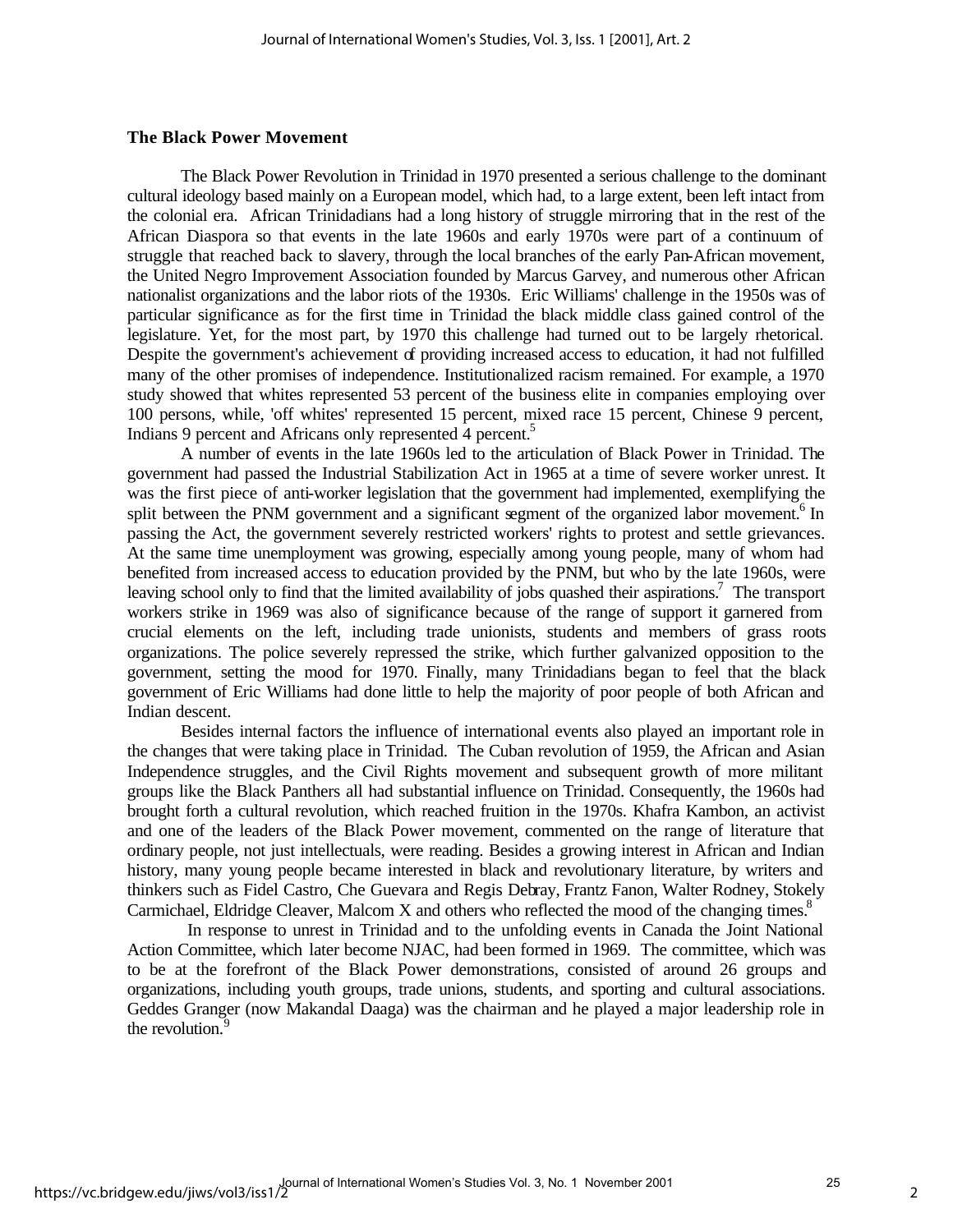A march in solidarity with the Trinidadian students on trial in Canada was a major catalyst for the demonstrations to begin. This, together with disillusionment with the PNM, (which, ironically, the spread of mass education had fuelled) culminated in February 1970 with the massive demonstrations of the Black Power movement, which came very close to overthrowing the government. Among the many demands behind the slogan of Black Power, perhaps the most urgent were against the racial discrimination in the society as a whole and in employment in particular. For example, commercial banks employed few black people. Other demands included an end to exploitation by foreign capital and the local mostly white business class, and for a change in the dominant cultural ideology, supported by the government, the Christian churches, the media and the education system, which revered aspects of European culture whilst denigrating those aspects, which had origins in India and Africa.<sup>10</sup> The imprisonment of its leaders and the government's imposition of a state of emergency eventually repressed the movement. The events of the demonstrations have been described elsewhere.<sup>11</sup> The literature, however, has seriously neglected the involvement of women in the Black Power movement. Yet women played an active part in both the mass demonstrations and the subsequent guerilla struggle.

#### **The Gender Ideology within the Black Power Movement**

Although gender as a category of consciousness was not developed by this period, looking back at the movement with a gendered analysis does give some important insights that may not have been obvious at the time. The Black Power Movement clearly demonstrated the resilience of the gender system. The language of the movement is particularly interesting. Black Power advocates used a very masculine language that focused almost exclusively on the Black Man. Even if Black Power leaders felt the need to focus on recruiting men, it is interesting why they did so in gendered language. They equated the lack of power with the denial of manhood, thus tying masculinity to power. The movement derived its concept of manhood directly from the model of hegemonic masculinity of the ruling class, the same elite whom advocates of Black Power challenged, yet they never seriously questioned the structure of masculinity, nor the oppression of women.<sup>12</sup>

The following examples of male focused language come from pamphlets put out by various groups advocating Black Power. In a pamphlet put out by participants in the movement, *Black Sound Vol. 1, No 2* dated about 14 December 1970, with the headline FREE OUR PEOPLES ARMY - POWER TO THE PEOPLE, the writers saw the struggle against exploitation by capitalists as the "struggle for manhood and Black Power . . ." It went on to say: "But racism is not a passive force. It is an attempt to deny us our MANHOOD [capitalized] . . .. In 1971 in an *NJAC* pamphlet on *Confrontation White Power Structure vs. Workers* about the strikes at the Fedchem and Dunlop plants, the pamphlet stated that workers' demands were. . . "no longer concerned about wage increases. THEIR STRUGGLE IS BASICALLY ONE FOR THEIR MANHOOD - A struggle for the recognition of their humanity, a struggle to assert their pride, to realize justice for Black People." The pamphlet included the following statements: "Black Manhood Trampled" and "Workers forced to suppress manhood to preserve their jobs." In a *Statement on Elections* by the Central Committee of NJAC, circa 1971, while talking about the people's total rejection of conventional politics, the statement mentioned "white vultures who have been preying upon our suppressed manhood for hundreds of years." Even a calypso by the calypsonian Chalkdust, a schoolteacher, in 1971, "An Answer to Black Power" stressed solving the Black Man's problems. Finally, in an undated publication called *Black Sound* with "No More a Slave! Free to Burst the Final Chains" on the cover, it claimed "The Black Liberation Movement calls on all Black People to become a Black Man"! At this stage the movement's leaders paid little attention to the double or triple exploitation of black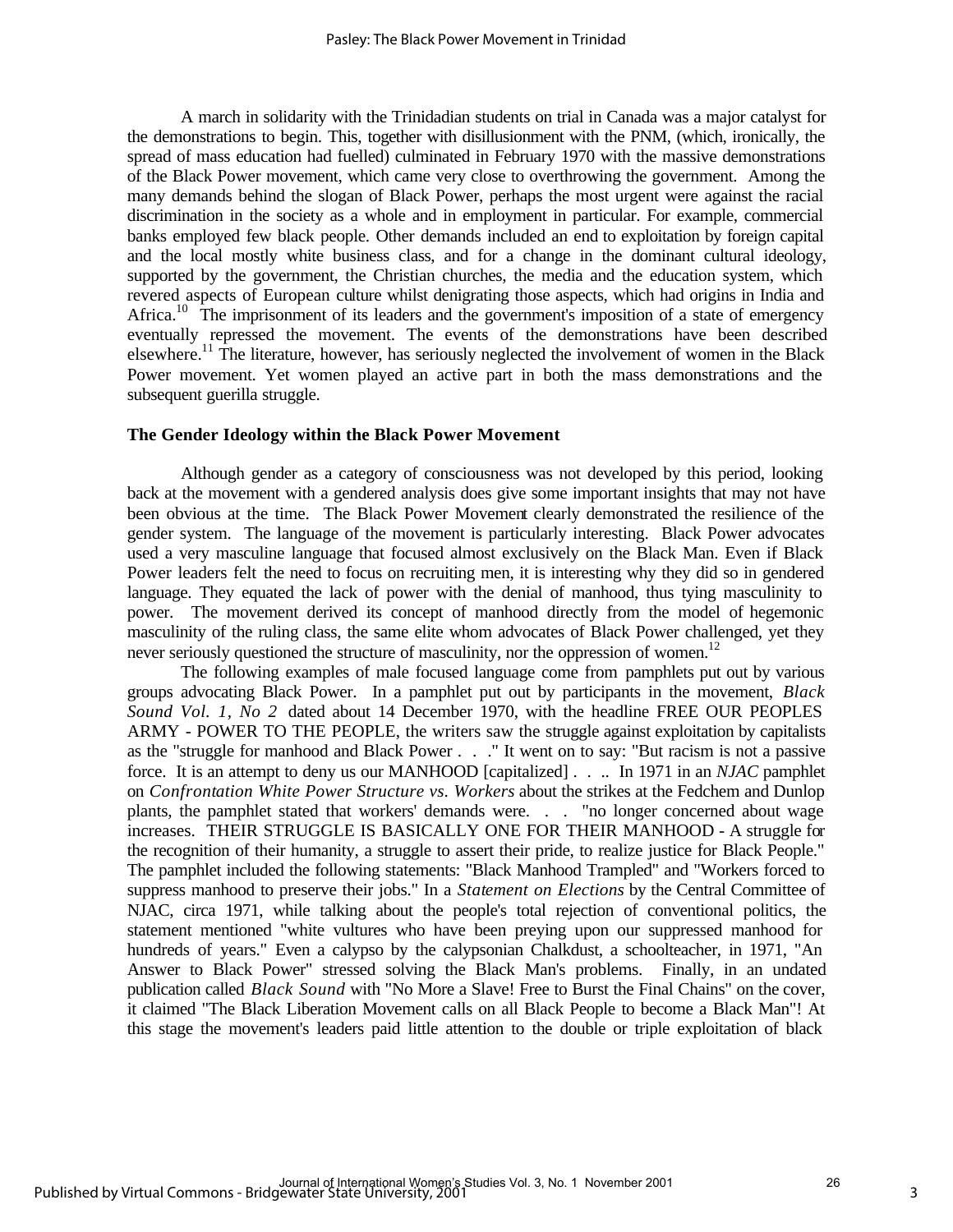woman by their race, sex, and class. In linking racism to an attack on their masculinity Black Power advocates failed to see how the construct of power and masculinity in itself oppressed women.

Because power, sexuality, and manhood were so intrinsically linked it was not surprising that the Black Power movement in both the United States and Trinidad should place a new emphasis on the black male body. At the same time that the 'Black is Beautiful' slogan provided a necessary counter to Western ideals of beauty, this new emphasis on blackness reasserted the power, strength and sexuality of the black body, and of the black male body in particular. This focus tended to assert male sexuality and power, while exploiting black female sexuality. The hyper-masculine sexualized male body of the African man thus played on the white male fears that arose from the mythical construction of black male sexuality--a side effect of British imperialism and the colonizing agenda. Cultural critic bell hooks points out that the black male body has also been "feminized" by white men in order to assuage that fear, so that, like all women, black men were seen as more body than mind and more instinctive than logical. The hyper-masculine image of Black Power served in part to counteract this "feminization."<sup>13</sup> Trinidadian elites, who were often white or near white, like their counterparts in America, perceived a threat in a Black Power movement which fused together the body and intellect of the black man.

Unlike the Black Power movement in the United States that pictured Black Panthers and other radicals with guns--the ultimate phallus--guns did not play a significant part in the imagery of the Trinidadian Black Power movement. Trinidad did not have the same gun culture as America, nor were guns readily available. Neither had black people in Trinidad been attacked with the kind of violence that had symbolized black oppression in the United States. The American Civil Rights movement had made this violence visible, consequently Black Panthers carried guns in self-defense. Certainly the Black Power movement's language in Trinidad demonstrated an emphasized masculinity enveloped in power, which in itself presented a threat to the dominant elite.

Despite the masculine language and its focus on black men, women did join the movement and they participated in the Black Power demonstrations. And there were calls for women to join the movement in some of the pamphlets that Black Power groups circulated. One specifically called for African and Indian women to join the liberation struggle. In *East Dry River Speaks: "The Voice of the Hills," Issue No 5*. (No date) there is a paragraph entitled GET ON UP SISTERS! which used Leila Khalid and Angela Davis as examples. It advocated that women "fight like the brothers, stand side by side with our brothers show them the "fight also belongs to us" and . . . "level the earth according to Eldridge Cleaver in our attempt to gain our manhood". It called on the Sisters to get on up and join the march for freedom. However, it is clear from these pamphlets that the movement saw freedom for the Black Man as the priority.

Nevertheless, women participated in the mass marches and demonstrations as well as in the numerous organizations that spiraled out of the mass movements. Young women also played a leading role in the secondary school movement, which led street demonstrations after the sentencing of the army mutineers in 1971. Both Ayesha Mutope Johnson and Josanne Lennard, secondary school students at the time, were prominent leaders and speakers in the National Organization of Revolutionary Students (NORS). Some of these young women went on to join NJAC.<sup>14</sup> In February and March 1970 women were among the activists who went into poor communities handing out pamphlets encouraging people to join the marches. They also held community level discussions debating the meaning of Black Power and the revolutionary literature in circulation. A former woman activist remembered that women comprised a significant component of the marchers but that when NJAC held community group discussions in depressed areas, women usually did not attend, even though women activists, sent by NJAC, would sometimes lead these discussions. This is perhaps because many women still considered political ideology as a male domain. Woman played an important role during the demonstrations, typing, distributing pamphlets and providing food. They also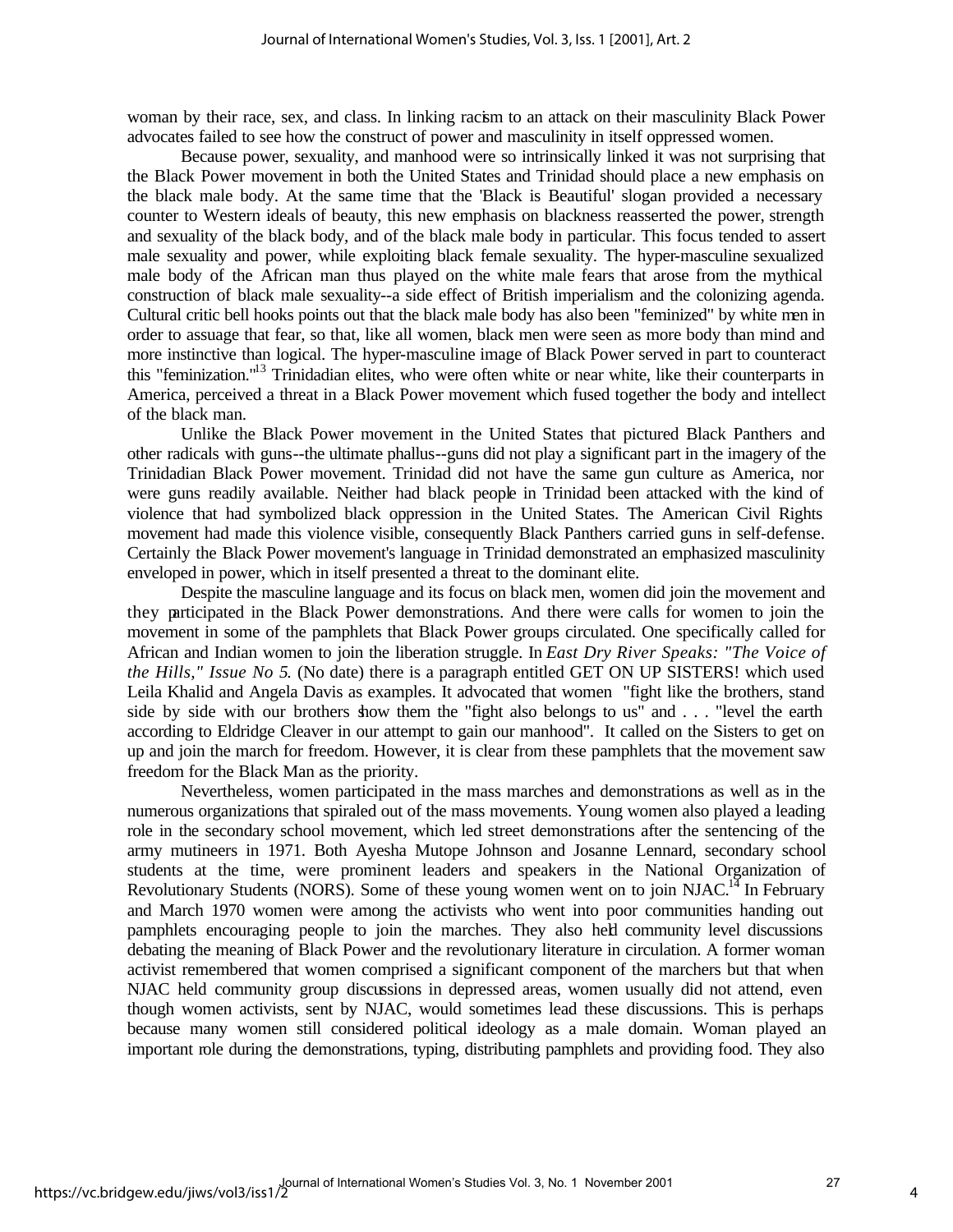spoke on platforms during the many demonstrations and meetings. In the early months, however, women did not participate in the decision-making meetings of the leadership elite.<sup>15</sup>

It is important to note that after 1970 the National Joint Action Committee (NJAC), which had provided the leadership during the demonstrations, became a very different organization. It splintered into two trends, the cultural nationalist trend to which NJAC subscribed, and various groups with Marxist-socialist tendencies.

In late 1970 NJAC formed a women's arm, which it officially launched in January 1971. The impetus seems to have come from the men in NJAC, not the women.<sup>16</sup> Indeed, from interviews conducted with former members and the NJAC publication *The Black Woman*, who came out in 1974, it appears that the NJAC leadership did not challenge gender roles. The man was the head of the household and the Black Woman was a sort of earth mother. Her role was to support the black man in the struggle, to make the home comfortable and representative of African/Indian/Caribbean culture, and to inculcate that culture to the children, while the group somewhat glorified the role of women in Africa.<sup>17</sup> NJAC did not accept birth control, perhaps partly due to the Family Planning Association's (FPA) insensitive campaigns that somewhat ignored issues of race and class, stressing population control, rather than arguing for the rights of women to control their bodies etc. NJAC women stressed traditional gender roles along with natural hair, African/Indian dress, and no make-up, mini skirts, or high heels.

Although NJAC women members discussed the long history of exploitation of black woman, they distanced themselves from what they, and the predominantly male leadership, saw as the white women's liberation movement, which they felt had little relevance for black women. Leaders in the Central Committee sometimes accused women in NJAC who deviated from the roles NJAC's decision makers ascribed to them, of being CIA agents, or, as one woman activist noted, as "Eve, the temptress, come to take the brother's mind off the struggle and create confusion within the movement."<sup>18</sup> These accusations made it extremely difficult for NJAC women to challenge the gender ideology within the organization.

Reports in the press, however, suggested that some sections of Trinidad society saw NJAC as a protector of women's rights.<sup>19</sup> The group's leadership stressed respect for women and was against the sexual exploitation of women's bodies, protesting the treatment of women in some calypsos. At a cultural rally in 1972 Daaga publicly attacked Sparrow's derogatory portrayal of black women in his calypsos.<sup>20</sup> There was, however, only one woman member of NJAC's central committee. As the central committee made all major decisions, women found themselves largely excluded from decisionmaking. One former NJAC member recalled her frustration at being excluded from leadership roles and decision making because she was a woman.<sup>21</sup> Nevertheless, the very fact that women had joined NJAC showed that they already had a level of political awareness and were unlikely to be content to stay at home following prescribed gender roles. Instead, and partly as a consequence of becoming politically active through NJAC, some NJAC women were able to move on to follow successful careers. Former NJAC women include women who went on to earn higher degrees, an attorney, and an administrator in the United Nations Economic Commission for Latin America and the Caribbean.<sup>22</sup> Aside from NJAC, some women, such as Beverley and Jennifer Jones, politicized through the Black Power movement, went even further, taking the path of armed struggle.

The formation of the revolutionary National Union of Freedom Fighters (NUFF) signified the trend away from cultural nationalism. Young activists had formed NUFF after the Black Power demonstrations and the army mutiny. Its members took a Marxist-socialist line that saw class not race as the main problem in Trinidad and Tobago, believing that armed struggle was the only way to change the society. This was in part a response to the brutal and repressive tactics of some of the police force in the aftermath of the Black Power revolution. Consequently, a number of NUFF members took up arms launching a raid on what was then Texaco Estate Police Station, located at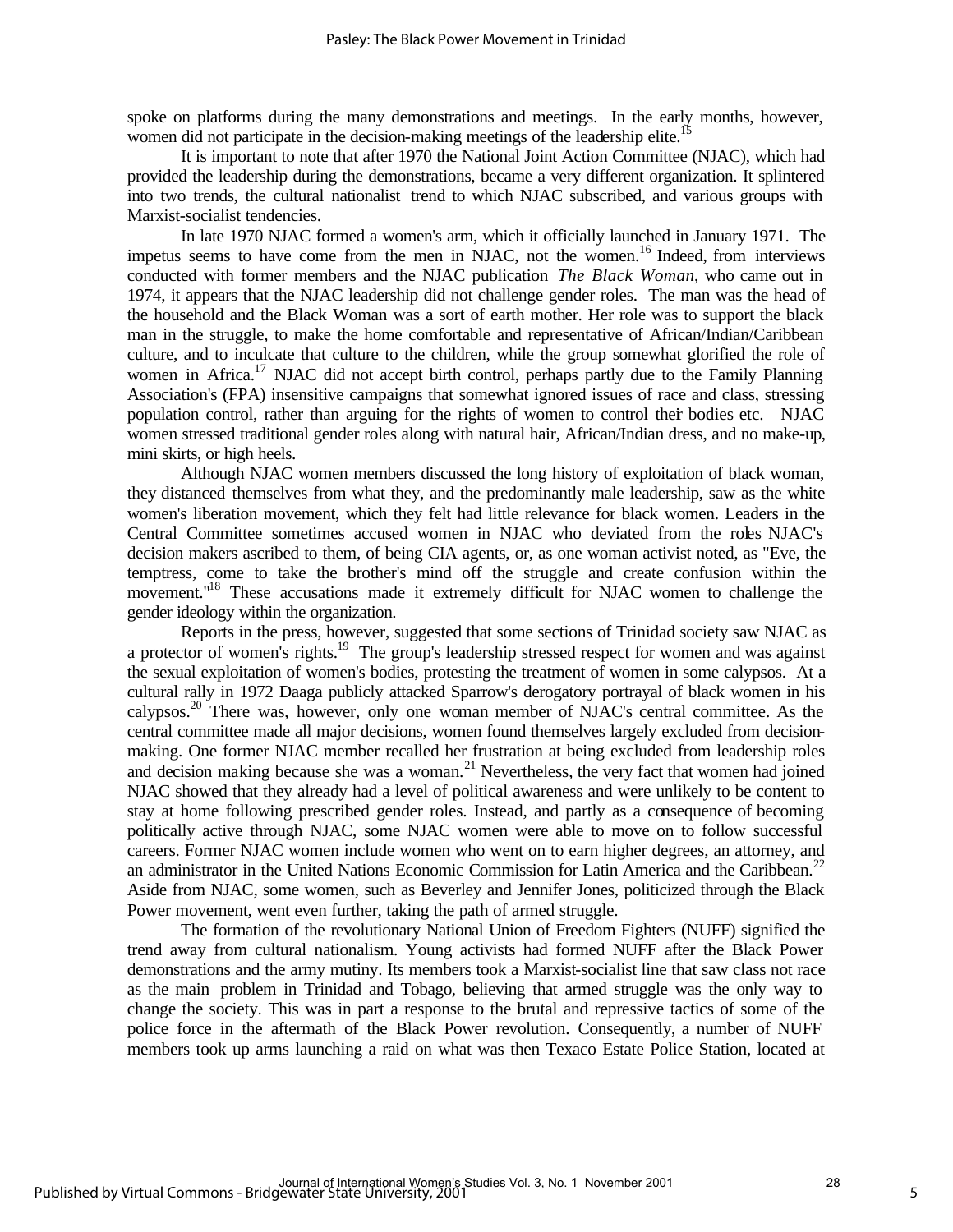Forest Reserve in South Trinidad on May 31, 1972. The group fought a guerilla war until around late 1974/75 when the government and its security forces had either killed or imprisoned most of its members.<sup>23</sup> Women participated in the armed struggle and NUFF fighter Beverley Jones who was killed in action became a popular heroine among the mostly young supporters of the movement. Women fought equally alongside the men in guerilla warfare, camping out in the bush, and tracking. They were not assigned traditional roles of cooking and caring. The fighters shared these activities among themselves. It does not seem that they discussed the "woman problem" at length, but neither did they question the ability of women fighters. NUFF fighter, Clem Haynes stated that:

I used to feel good seeing that women being a part of it. They used to feel good about themselves . . . they could've really prowl, as we'd say, they could really climb those hills and you know they were not a keep back--to say like it's women and we'll have to wait for them, in fact, they could've prowl, as we'd say when we're on the march, longer distances than some of the guys  $\ldots^{24}$ 

NUFF ideology considered women an integral part of the struggle and the fact that woman fought on equal terms is a significant indication of equitable gender relations. In addition, the picture on the front page of the *Express* of the young Beverley Jones, gunned down in action in September 1973, most likely impacted on the subconscious of Trinidadians, providing a compelling contrast to the dominant ideals of femininity.<sup>25</sup>

Other socialist-oriented revolutionary groups that came out of the Black Power uprising after 1970, which like NUFF took a class position, such as the United Revolutionary Organization (URO) and the Youth Forces and Working Class Movement, finally took up the issue of gender discrimination. Significantly they did not form separate women's arms and URO supported women's right of access to birth control and abortion and control of their bodies. A URO paper entitled "The Myth of the Equality of Women in Trinidad and Tobago society", around 1973, argued that to be black, working class and female was to be "relegated to an extreme position of inferiority."<sup>26</sup> In accordance with Marxist analysis at the time, they believed that women would only be free when the revolution came.

#### **Cultural Change**

The 1970s were a time of widespread cultural change in much of the industrialized world. Conditions in Trinidad were similar to conditions in other post-independent states tied to the capitalist economy, so that the changes that took place were inspired from both within and from outside the island. In particular the Black Power movement inspired significant cultural changes, some of which impacted on gender roles. Articles in the *Express* in February and March 1970 indicated some of the changes that were taking place. *Expres***s** writer Rosemary Stone noted that:

Boys and girls are wearing tiny little vests with flared pants and leather thonged sandals and boleros. Boys and girls are wearing Afros or long hair. Things like homemade jewelry, beaded fringes on skirts and trousers, square fingernails, chunky shoes, alpagats, and heavy thonged sandals and gold peeper glasses.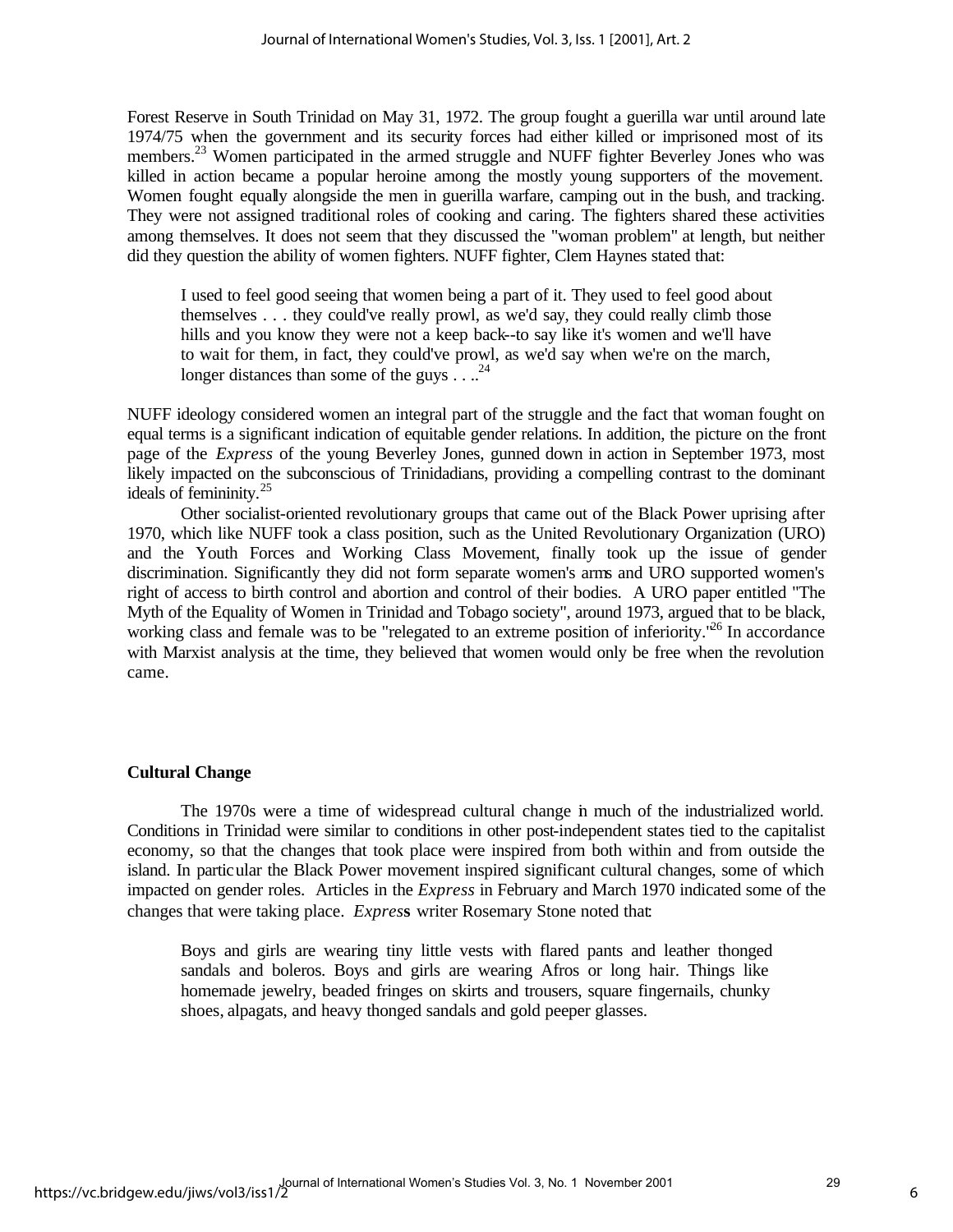She went on to discuss the "whole scene." She claimed that it was "in" to "turn on" with grass, speed, tampis etc. and to be a "brotherman." She continued:

The best thing about a brotherman is that he doesn't make a big thing out of being one. He doesn't announce to the world that he takes drugs, lives with a girl, is involved with the Black Power Movement, reads revolutionary books or does work for the union. He is just cool and does his own thing quietly . . . unless he is roused by something disturbing.

She defended the occasional smoking of marijuana as not necessarily addictive. "just like having a drink with friends or taking a tranquilizer when you are all uptight." These extracts clarly show change in the way young people were dressing and living.<sup>27</sup>

Then in March another article gave a glimpse of the changing fashion and accompanying cultural change. "The mood is new," the writer commented on the new fashion mood where clothes had become more useful and comfortable: sandals (for marching), solid colors, military bush jackets worn over skimpy jerseys and either denim trousers or mini skirts instead of see through clothes. Also girls were wearing trouser suits, and using "bags gathered at the top in fabric leather." Boys were wearing ponchos and Cuban shirts as well as Mao jackets and Afro jacks, tank tops, and tie-dye jerseys. The writer continued:

Everybody wears berets and sneakers and headbands tied around their foreheads. Everybody's wearing as much leather as possible and armbands on their wrists. Everyone with an Afro' sticks an Afro comb in their hair so they can touch up their hairstyles as the march goes on. [*It could also be used as a weapon as in Express on Feb 27, 1970 a headline read "Afro' Comb Murder Charge" - 2 brothers charged with stabbing a recording company worker to death with Afro comb.*]

Everyone is wearing African prints. Everyone wears jersey outfits slashed to give a fringy appearance also juju beads, on wrists, necks, and gold-rimmed glasses. Khaki is also popular.

Plaits were also important as well as beards and moustaches for men.<sup>28</sup>

Although the clothes the writers described reflected an international movement of dress, the Black Power movement entrenched this style of dress in Trinidad. To some extent the commodification of dress into "revolutionary chic" neutralized clothing as a symbol of revolution. Yet the way young people chose to dress did show an identification with the movement. The wearing of selected African and Indian clothing showed an identity with Africa and India rather than Europe, while confronting Western ideals of appropriate dress. 'Natural' Afro hairstyles also represented an acceptance of the beauty of African hair, thereby contesting Western standards of beauty. As young people's activities challenged traditional authority, their clothing, such as jeans, sandals and beads, as well as hairstyles, challenged traditional norms of dress.<sup>29</sup> These clothes also had implications for gender relations and construction. Flat sandals provided an alternative to the crippling high heel, thus giving women freedom to walk around, run and generally move more freely. At the same time that many young women and men were taking part in the mass demonstrations that rocked the country, clothes in general became more comfortable, less restrictive. Trinidadians paid much more attention to male clothing, which had undergone considerable change from the business suits or casual shirts and trousers of the 1950s and 1960s to the dashikis and vest tops that exposed the male body. Moreover, a debate arose after the Black Power demonstrations about the relevance of Western style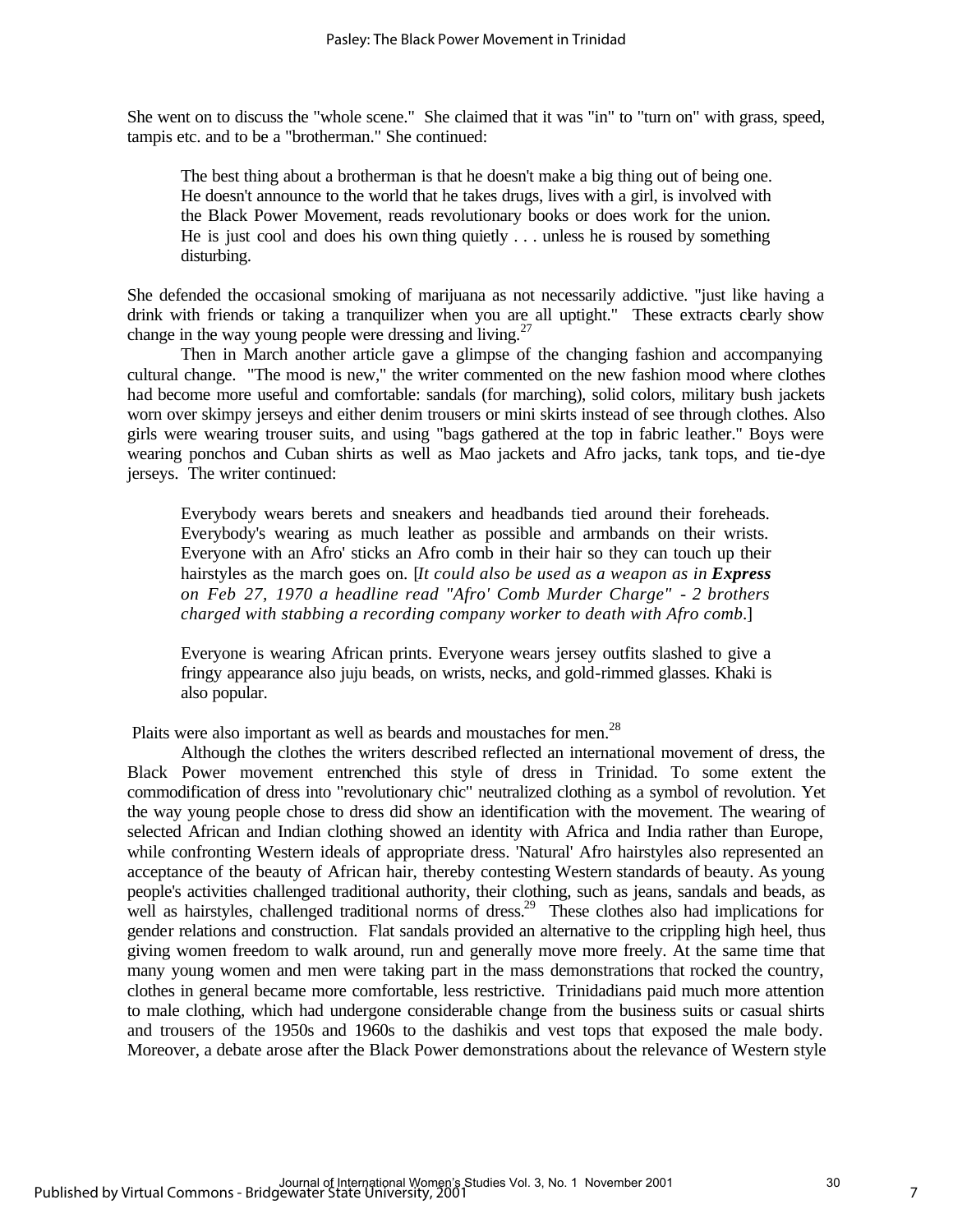dress for men in Trinidad, which led to a move towards the wearing of shirt jacks on formal occasions.

A major indication of cultural change was the way in which young people took part in funerals. The trend seems to have started with the funeral of Basil Davis, shot by a policeman on 6 April 1970. His funeral attracted a very large following, estimated by one reporter as between 20,000 to 30,000.<sup>30</sup> At this funeral and at several others that followed, mourners wore red and black, the coffin was draped with red and black flags, or later red, black and green, and there was African drumming and chanting along the way. Young men and women both wore casual dress of jeans, red T-shirts and the like. After NUFF launched its armed struggle, the wanted NUFF guerillas, described by the police and daily newspapers as Trinidad's number one enemy, received funerals attended by thousands when they fell in battle. They were given heroes burials in the style of Black Power funerals, symbolizing a significant split in the country. Young men and women were defying the country's power structure

The cultural change implemented by NJAC has already been discussed-- natural hair and African influenced dress. There was also a change in attitude to color and beauty that focused on the beauty of African women. For instance, Junior Chamber of Commerce (Jaycee) beauty queens, for a while at least, were black. In 1971 Miss Angel Face, who was incidentally picked by a public poll conducted by the cosmetic company Angel Face and the *Express*, was the second darkest of the 10 contestants, and wore an Afro.<sup>31</sup> In the wider population African type dress and African style weddings became much more common. There was stress on using local foods. (It must be noted however that Eric Williams' PNM had started a buy local campaign in the late 1950s) Also local food that the middle class had previously stigmatized, such as rotis, ground provisions, breadfruit, bake and salt fish began to gain popularity amongst this class.<sup>32</sup>

# **The Rise of A More Radical Women's Movement in Trinidad: The Beginnings of a Feminist Discourse**.

During the 1970s references to Women's Liberation began to enter the newspapers in Trinidad and Tobago. Although the women's movement that developed rapidly in the 1970s had connections with the international movement of North America and Western Europe, Trinidadian women have had a history of struggle, so that similar concerns that refueled the movement in the industrialized countries also existed in Trinidad.<sup>33</sup> Furthermore, as in the United States, women in Trinidad had been fighting in support of the Black man, and it was inevitable that they would eventually start to question their own subordination.<sup>34</sup> Groups such as NJAC, while emphasizing respect for women and stressing the importance of their role beside the man, still saw men as the heads of household, thus entrenching rather than challenging traditional gender relations. On the other hand, the experience that women gained from actively participating in the Black Power movement helped them mobilize to articulate their own demands. Although there appears to have been little public discussion of women as fighters, the existence of women guerillas in Trinidad encouraged a subtle challenge to the gender system. Activists had used Angela Davis as a rallying cry to women to join the struggle, consequently they most likely felt the impact of her trial in March 1972, in which she stated that she was a black woman communist, stressing that the sequence of the words reflected her priorities. Her support for the liberation of women further demonstrated its relevance for black women.<sup>35</sup>

Besides Black Power other forces contributed to changes in the gender system. Perhaps most importantly, since Independence in the 1960s women had gained increasing access to education, both secondary and higher, and were moving into areas of work that had been traditionally male dominated.<sup>36</sup>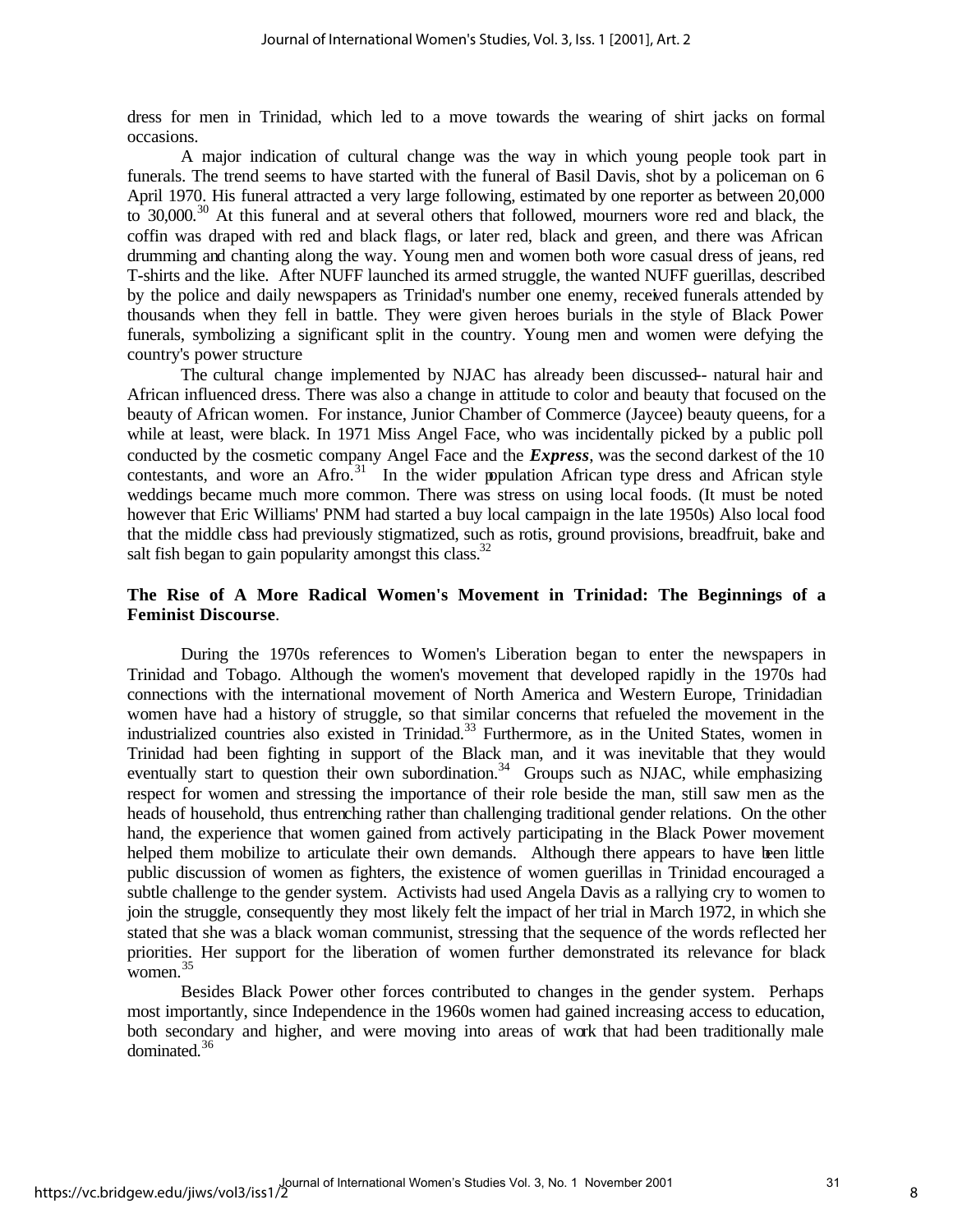There were also indications in the press that changes were taking place within the realm of sexual relations. In the 1970s articles appeared in the newspaper that discussed how it was now acceptable that women were as entitled as men to experience sexual pleasure and orgasm. At the same time FPA campaigns and wider use of the birth control pill allowed many women to express their sexuality without fear of pregnancy. One statistic claimed that in February 1970, researchers estimated that 50,000 Trinidadian women were on the pill. An article on dating indicated that changes were taking place in the relationships between young men and women. Under the title "It's a Little Naughtier" the anonymous writer argued that in recent years, dating had changed. It was no longer necessary to have to meet the parents first and was much freer. Going to the cinema was most popular as well as fetes (Trinidadian parties). Couples now held hands in the street, which was not done before, while discos and DJs had become an institution. It was now a necessity for boys to have a car to attract girls (and indication of the class perspective of the article--although change did seem to have cut across class), also motor cycles had increased in popularity. The writer argued that "no doubt [there was a] rise in sexual freedom." Necking was more pronounced than in mother's day-- but the writer argued it might have been more freedom in talk than in action. Nevertheless, relations between young people seem to have become more open and informal.<sup>37</sup> Certainly the women interviewed, some who had been high school students at the time, and who had participated in the Black Power demonstrations, acted with a high degree of autonomy and had had relationships with movement men, with or without parental approval.<sup>38</sup> The cultural changes that took place in the aftermath of Black Power were accompanied by a more liberal attitude to sexual freedom and the expression of sexuality among young people. Their actions were gradually challenging the double standard that allowed men to play the field but not women.

Additionally, in the 1970s the government began to take an interest in women's affairs. In 1971 the Ministry of Labour set up the Division of Women's Affairs, aiming to assist women in the labour market. Then in 1974 the government set up the National Commission on the Status for Women in preparation for the conference to be held in 1975, during the United Nations International Women's Year. The broad aims of the commission were "promoting the extension of full civil, political, economic, social and cultural rights to the women of the country and assisting government in integrating women into the development process." Although the commission received more funding than most women's organizations had ever had access to, the commission had no full time staff and all its members were voluntary, so that its impact on women in Trinidad was very restricted.<sup>39</sup> However, the final report that the commission published is a useful document indicating areas in which discrimination existed. The commission generated various reports from sub-committees on conditions of women in the work force and the like. The National Commission on the Status of Women also organized events for the renewal of International Women's Day, celebrated on March 8, 1975 during the UN International Women's Year.<sup>40</sup> (It had first been celebrated in the early twentieth century). A veteran of the both Black Power and the women's movement in Trinidad confirmed the significance of both the revival of International Women's Day in Trinidad and the attention the media drew to International Women's Year in stimulating women to form groups to discuss women's issues. Women's organizations from trade unions, and socialist groups to the PNM Women's League and more conservative middle-class women's organizations held discussions concerning women. The main issues were education, equal pay, discrimination in legislation, and maternity and national insurance benefits. $41$ 

In September 1991, middle class women formed a new type of women's organization, the Housewives Association of Trinidad and Tobago (HATT). The group included white, black and Indian Trinidadian women. In retrospect it appears to have been a fairly conservative organization, yet HATT's actions challenged the view of what society saw as acceptable behavior for housewives. Consequently, the press at the time depicted the women involved as militant. In the *Express* in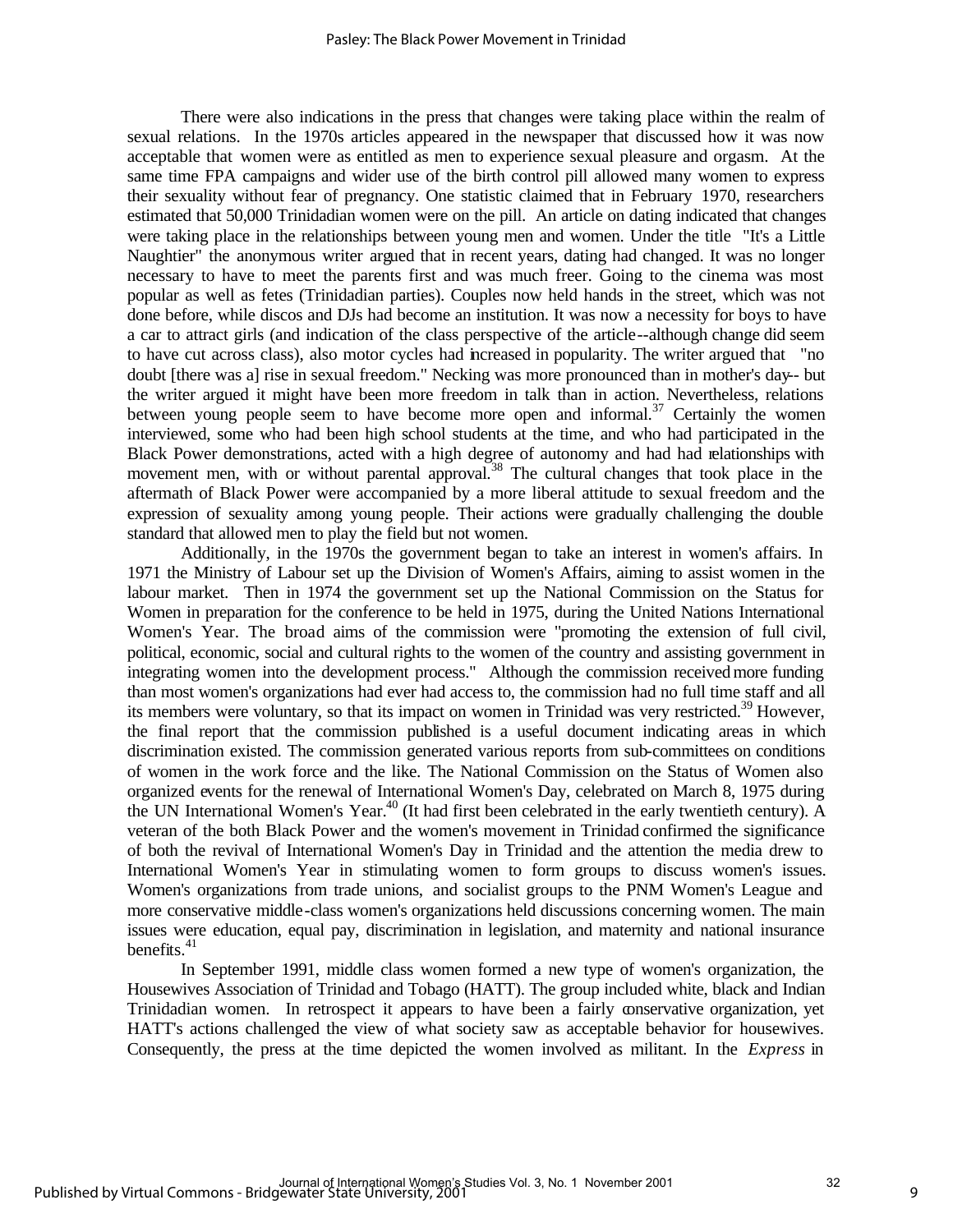October 1971, HATT firmly denied they had any political aims, and clearly stated they were housewives with "homes to run, husbands to look after and children to raise, we are either the breadwinners or women who work to augment the household earnings." "We seek involvement in matters affecting the housewife." They wanted to focus on rising prices and operate as a pressure group. Nevertheless that same month the *Express* used front-page headlines such as WIVES LAY WAR PLANS when HATT called for a boycott to get better quality and lower prices. And again in 1973 they ran a front-page headline WOMEN ON WARPATH when HATT members staged a protest by entering the Council Chambers.<sup>42</sup>

It was this kind of protest and the use of placards that earned HATT its reputation for militancy. HATT functioned very actively for about 5 years and then began to decline. Former member, the late Faith Wiltshire, saw HATT as being more of a women's movement than a consumer movement, which had used consumerism as its "drawing card."<sup>43</sup> This was also suggested in a feature in the *Express* in May 1972 on "The New West Indian Woman" which claimed that "shades of women's liberation [were] emanating from HATT." And in 1973 the deputy chairman of the Commission on the revision of the constitution suggested that HATT, because of its interest in the institutionalization of pressure groups and in the elevation of women, should prepare a case to be submitted to the commission of areas where gender inequality existed, so that HATT seems to have moved beyond its earlier aims.<sup>44</sup>

One of the most interesting issues that HATT took up was the relationship between household workers and their female employers and conditions of household workers in general. In 1972 HATT undertook a survey of domestic workers in which they gave a rough estimate that domestic workers earned about \$40-50 a month while the average accountant earned \$1500-2,000. The survey stated that the Black Power upheaval in 1970 caused a lot of tension between employers and domestic workers in affluent areas, so that HATT was trying to create a dialogue between the two groups. This brought to the forefront the importance and complexity of class in addressing issues concerning women--most middle class black women in Trinidad employed a domestic worker, as did their white and Indian counterparts. The issue of the conditions of household workers became very controversial and caused some of the employers to leave HATT. Throughout the late 1970s HATT pushed for a minimum wage for household workers, and in 1975 published a report.<sup>45</sup> Perhaps HATT's greatest achievement, as Faith Wiltshire pointed out, was the feeling of self worth it engendered in its members, some of whom are still active on women's issues in Trinidad.

As a result of the general questioning of society's norms engendered by the Black Power movement, women's better education, access to better jobs, and the awareness generated by International Women's Year, more radical feminist thought, which began to question the nature of the gender order, emerged towards the end of the decade. Following International Women's Year, in mid-1976 some of the women who had been working within the socialist movement and pushing the need to put women's rights on the agenda decided to mobilize separately around issues of particular relevance to women. At least one woman, Thelma Henderson, had been a Black Power activist. The women formed a small group called the Committee for the Defense of the Rights of Women and in November 1976 and January 1977 published a magazine *The New Woman*. In 1976 it stated that they wanted to "re-introduce the debate on the Woman Question," including discrimination in employment, salaries and opportunities for promotion. It also raised the issue of the sexual division of labor in the household, and advocated that men be involved in housework and childcare. The group also held protests at beauty pageants. It was in existence for about 18 months and apparently disintegrated because it was unable to sufficiently mobilize members to active participation, thus the weight of the work fell on one or two members.<sup>46</sup> Most of the women involved in this group went on to form or join new women's organizations in the early 1980s. It was precisely this questioning of the gender order and the sexual division of labor that can be determined as the beginnings of a feminist discourse.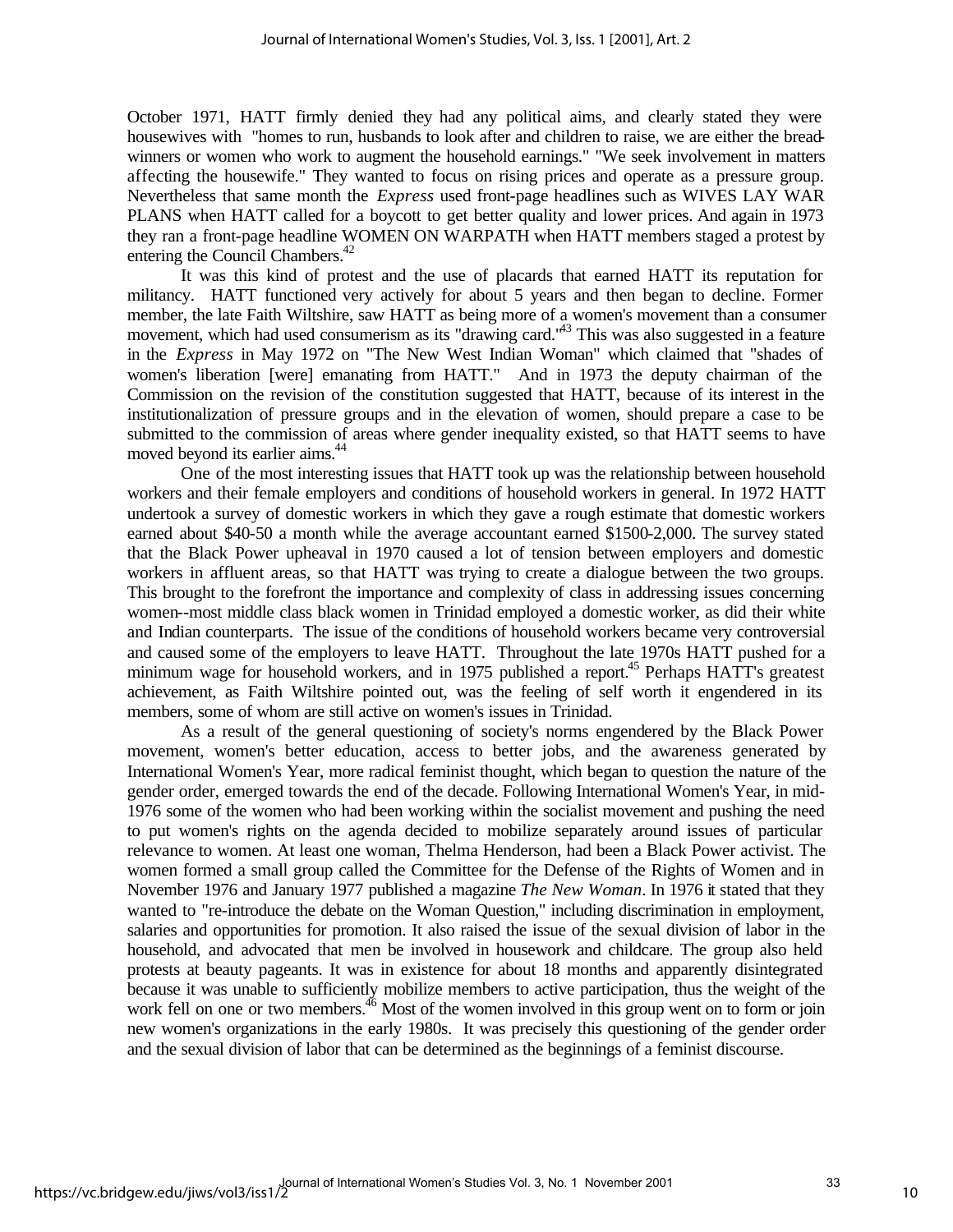# **The Oil Boom Years**

Inherent in the Black Power philosophy was a concern for the underprivileged masses. The movement had arisen out of a period of increased social consciousness within the labor movement in the Caribbean especially as the gains of the Cuban Revolution became clear. But as money from the oil boom began to flood the economy, the Trinidadian middle class expanded rapidly. In the ensuing decade, in an environment of increasing consumerism, a large proportion of Trinidadians did come close to achieving the American ideal of owning a house, car, TV etc. which further placated the tense climate of 1970 and its aftermath. Looking at Trinidad today the money from the oil boom, however, appears to have had little impact on the poorest groups in depressed areas of Eastern Portof-Spain such as Laventille. Money did enter these areas during the boom and there was expenditure on consumer durables. Yet, for example, in the midst of boom, the *Express* ran a story in August 1978, in which four young men, members of Unity Youth Group of Mon Repos Road, Morvant (a severely depressed area) talked about their frustration and poverty. One sold marijuana, which he thought better than stealing, while one sold fruit that he stole. They wanted jobs, claiming that there were 350 unemployed members of the group living in dire poverty.<sup>47</sup> Although the government provided works projects, they were to a large extent merely band-aids. The government did little to address the underlying structural and social problems of inequality and poverty in urban Trinidad.

The oil boom and accompanying increased consumerism had somewhat conflicting effects on gender. On the one hand the boom meant that more jobs were available to women and also more access to consumer items like washing machines or even a basic cooker relieved women of some of the labor of domestic work. On the other hand there was an increase in depictions of women as objects of consumption. For example, pretty women were used to sell cars. This was not new, advertisements for cars had used women as decorations since the 1950s--presumably as an enticement to the male buyer--but the boom seems to have increased it.

#### **Representations of Gender in the Media**

In general, the press reported news of the developing women's movement in a frivolous manner. It exaggerated anti-male aspects of women's liberation, as well as bra burning and the like. Consequently, many women distanced themselves from women's liberation, but still advocated women's rights and equal pay. Articles on "women's lib", reviews of books like Germaine Greer's *The Female Eunuch*, and news of the women's movement overseas, did creep into the newspapers and began to subvert the dominant discourse of the gender system from within. 'Women's lib' was frequently used in headlines to attract attention, such as "Freedom ...Yes, Women's Lib... No Says the Jaycee Queen" in 1975.<sup>48</sup> A typical article written in December 1970 by *Express* writer Rosemary Stone asked, "What's really gone wrong with our men?" She said that she was not for organized Women's Liberation, instead she wanted to subtly change the order of things without having to burn bras.<sup>49</sup> There were also a number of articles and references to the fear of men (and women too) that women would somehow lose their "femininity" if women achieved any degree of equality. For example as early as March 1970 there appeared in the *Expres***s**, on the page "For Women," a piece entitled "Watch it girls, you're in danger of losing your femininity" and another article on the plight of "hen pecked husbands" which claimed most women preferred a masterful man not a submissive one. <sup>50</sup> At the same time, however, in April 1970, the *Express* ran a new series on how men could captivate women. This is interesting because previous articles in this vein had generally been directed at women. These articles demonstrated an underlying fear that in challenging the hegemonic gender order, by calling for equality, women posed a threat to masculinity in particular.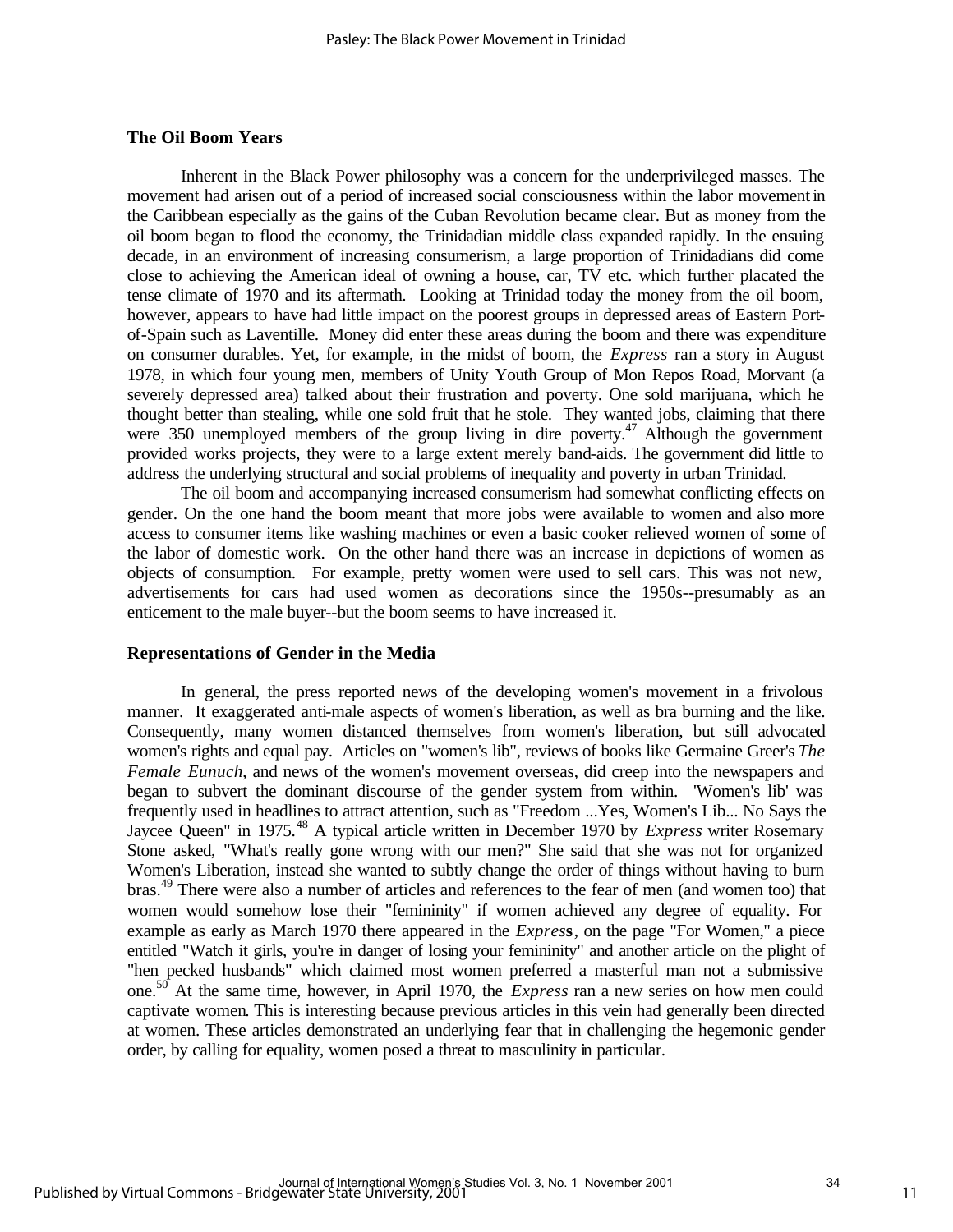During International Women's Year in 1975 both the *Guardian* and the *Express* carried a series of advertisements throughout the year showing the United Nations International Women's Year logo with a thought for the month. The National Commission on the Status of Women ran a series of articles in the *Guardian* dedicated to women. This indicates that the press had begun to portray the growing women's movement in a more responsible manner.<sup>51</sup> Yet masculinity was itself challenged by the development of the women's movement and changes in the status of women. For the most part male reaction was to try and strengthen the hegemonic gender order rather than explore how change could be benefit both men and women. Nevertheless, subtle changes to the dominant gender order were very slowly taking place.

An examination of newspaper advertisements during this period is helpful in demonstrating changes taken place within the society. As social scientist Erving Goffman argues, advertisements showing men and women can reflect a society's gender relationships.<sup>52</sup> They also clearly demonstrate changing images of masculinity and femininity. While the advertisements are in some ways a reflection of the events taking place in Trinidad, they also served to dissipate the power of the movement by channeling the symbols of Black Power into revolutionary chic thereby isolating them from the demands of the movement. Increasing depictions of women as sexual objects also severely tempered the growing activism of women in Trinidad society.<sup>53</sup>

#### **Masculinity**

During the 1970s striking changes occurred in the way newspaper advertisements depicted masculinity. For the most part, the images of men in newspapers between 1950 and 1980 reflected the hegemonic masculinity. Most men were clean-shaven, depicted in business suits, shirts and ties, and had usually been white. In the 1970s, however, besides an increasing use of black male models, the advertisements began to display an image of masculinity that differed from previous years. The trend began in December 1969 when an advertisement used a bare-chested man to advertise slacks. Then in February 1970, Habib's, a local Lebanese owned store, ran a series of very interesting advertisements--particularly so, as they preceded the mass demonstrations of the Black Power movement in late February. The first one in the *Express*, February 1, featured African Trinidadian men with Afros and Dashikis; this was followed on February 3 with two men with Afros, one in dark glasses, and a Dashiki, both wearing striped pants. The advertisement claimed that fashion for men had arrived. Then an advertisement for the store's Carnival Collection stated "Easy Pickings from Habib's Carnival Collection: The word is Tough!" The men looked tough while their appearance defied convention. But after the Black Power demonstrations began, these images disappeared. On Sunday March 1, 1970, the Habib's advertisement showed hippy fashion, with white men in the illustration. At the end of March they used a full-page advertisement to depict a formally dressed African couple in a European setting--the man wearing a suit, with antiques in the background; and the woman holding an antique gun or trumpet. The demonstrators had at one point targeted Habib's store during the demonstrations. The store's managers had apparently responded to the Black Power uprising by making the images more conservative fearing the movement's strength.<sup>54</sup>

Images of men in these advertisements contrasted sharply with previous depictions of masculinity. They showed a new emphasis on the male body and male beauty, which increased during the decade, so that by 1978 a modeling agency suggested that more men should take up modeling for a career. In October 1978, the *Express* published an interesting article "He's Now On To Powder, Make-Up and Wigs" "Make Way for the Beautiful Male," which stated that the beauty business for men was becoming very profitable not only in traditional areas of colognes etc. but "more and more men were wearing wigs, false mustaches, powder, going for hair transplants and a variety of other "beauty aids," and they were having their hair styled etc..<sup>55</sup> It is important to note that although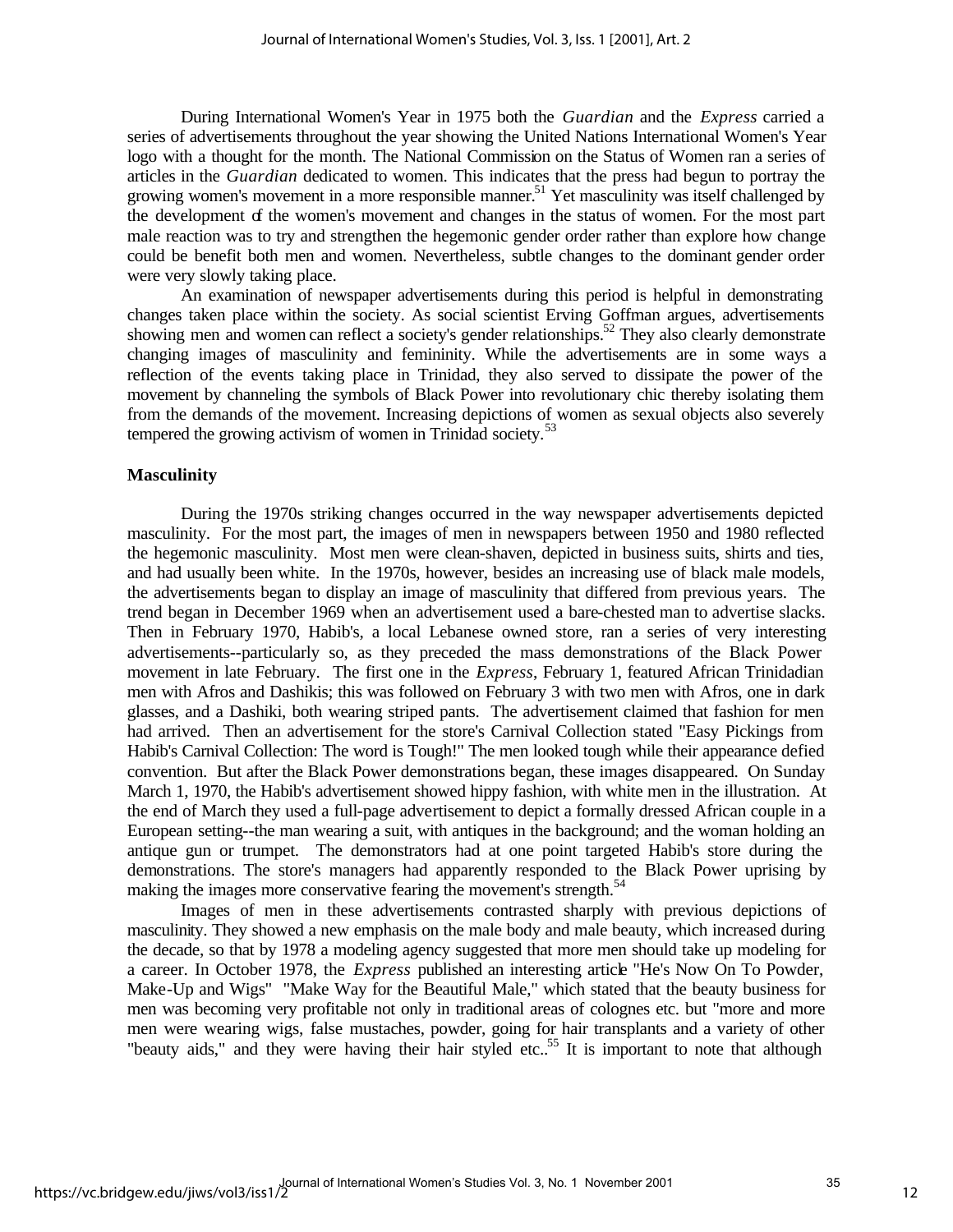advertisements in the 1970s frequently depicted both black and white women scantily dressed, the changing image of masculinity focusing on the male body was confined to black men, which, as discussed above, was in part a continuation of the sexualization of black men begun in the colonizing era. There were no images of exposed white male chests.<sup>56</sup> Images of men in the press thus depicted two trends in the construction of masculinity. On the one hand, the media showed a growing acceptance of men as objects of the beauty business. On the other, it depicted a different masculinity that was emanating from the Black Power movement, which although containing many of the ideals of the hegemonic masculinity, was expressed very differently. Neither of these masculinities challenged patriarchy or questioned the oppression of women, yet they did allow for a broadening of definitions of masculinity, some of which, like the wearing of shirt jacks and use of toiletries, were absorbed into the hegemonic construct.

#### **Images of Women in Newspaper Advertisements in the 1970s**

Advertisements showed a distinct increase in the number of black women models during the 1970s. Black women also appeared more frequently as fashion models and beauty queens. These were mostly African women. Indian women seldom appeared, unless they had an ethnically ambiguous look. The trend for using black models in advertising had begun little by little in the 1960s, but was much clearer in the 1970s. Yet the shift toward black models did not result in a change in the gender roles that women depicted. Generally, women in advertisements in the 1950s, 1960s and 1970s either appeared as happy housewives, glamorous objects of male desire, or, and this trend seemed to increase in the 1970s, as irrelevant decorative objects to attract attention to consumer goods like cars. If advertisements showed working women, they were generally in traditional women's jobs, such as secretaries advertising office equipment. As part of a new trend stressing youth and beauty beginning in the 1960s, there were also some images of the independent young woman, carefree, and liberated. For example, in 1967 an advertisement for TVs showed a young smiling woman driving a scooter with a portable TV on the back, and an advertisement for clothing from Stephen's store in March 1970 claimed "Stephen's liberates the TOTAL woman." It showed women in mini dresses and other fashions.<sup>57</sup> At the same time, there was an increase in explicitly sexist advertisements like the ones advertising Famous Recipe Chicken, a local product. In January 1976 the copy read "Baby, I've got exactly what you want" . . . "Succulent, savoury, delicious, tempting" which showed a young woman of color with long flowing hair sitting provocatively, wearing short shorts with her knees bent, holding a stick of chicken. This advertisement was followed in February with another one showing the bare back of a black woman her head turned to us with the copy reading "I'm so easy to have around on weekends."

In a similar vein, a somewhat startling advertisement for Jesse Jeans in 1976 showed a barechested African man, arms crossed, wearing jeans standing astride a cannon. A woman in bell-bottom jeans sat astride the cannon, bent forward with her rear end toward the camera, while she was holding on to the man's knee. The caption read "We Kept Our Hands off Your Bottom Long Enough." The pictured relationship between the two was blatantly one of a powerful man looking down on an overtly submissive woman. Another offensive advertisement showed seven businessmen, mostly men of color, fully dressed in suits seated around a long table. A scantily dressed woman was lying on her back on the table like a dinner platter. Her bare legs pointed toward the reader, her face hidden. The caption read "We Know Figures: All Types." The International Trust of Washington (Caribbean) Ltd., which had offices in Trinidad, placed the advertisement.<sup>58</sup> These overtly sexist advertisements served as a reminder that even if women were entering the professions, they were still seen by many men as sexual objects in the market place.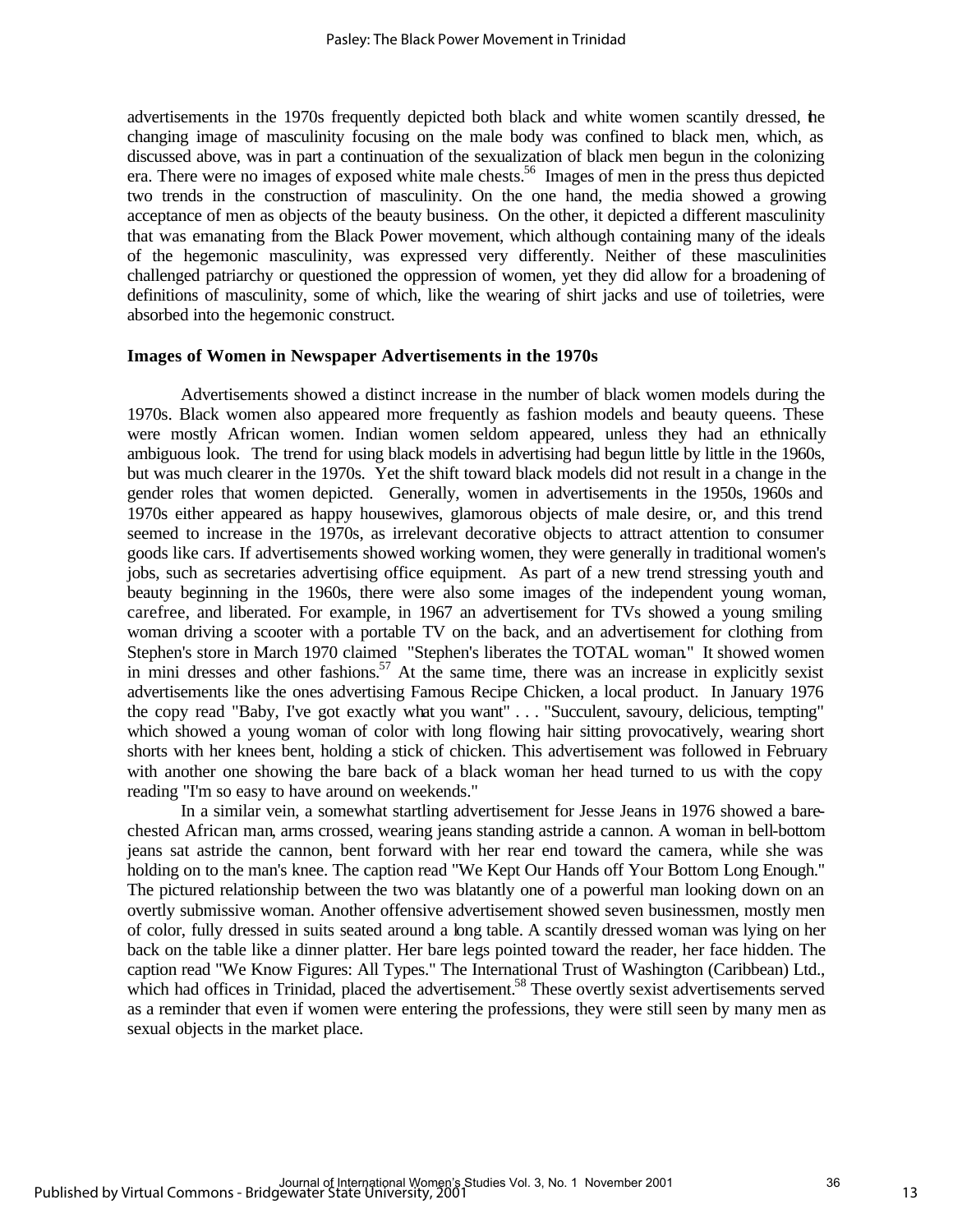Some Trinidadians did protest at the blatantly sexist nature of these advertisements. In October 1977, the *Express* ran a front-page Headline "Oh Those Sexy Ads - Save the Children." The Ex-Director of the FPA, Allison Gibson-Lewis, had challenged businessmen and advertisers on the effects of using sex to advertise their products. She questioned the "morality of using female nakedness to advertise fried chicken." But it was not until May 1978 that Famous Recipe Chicken changed its image and used an advertisement depicting a black family enjoying its product. It is not clear what brought about this change. $59$ 

A survey of newspaper advertisements depicting women in the 1970s thus shows two trends. There was an increase in black images, women with Afros and natural hairstyles, but women also appear to be depicted more and more as sex objects and they were seldom pictured in positions of power. These advertisements depicting women in degrading postures indicated that women in Trinidad, although making progress in many areas, still remained subordinated in gender relations. Few of the advertisements posed a serious challenge to the gender system.

### **Conclusion**

l

Exploring issues of gender in major historical movements like the Black Power movement presents a new perspective, which has important implications for the study of Caribbean history in general. Furthermore, post-colonial discourse in the region has failed to significantly challenge the essence of the gender order in the Caribbean, so that this order remains rigid despite social upheavals that bring change in other areas. Even when more opportunities open up to women and they take on work and political activities from which they were formerly excluded; essentialized ideals of gender roles remain.

Events of the 1970s had a profound impact on urban Trinidadian society. Although basic inequalities continued and continue to exist, the Black Power movement did set the stage for a thorough questioning of the elite's position. There were some visible changes such as an increase in the number of black bank tellers and an end, although temporary, to the light skinned winners of beauty competitions. Perhaps more importantly, a small handful of women challenged the holding of beauty competitions and objectification of women. As this paper has shown, the Black Power movement itself failed to challenge the gender order. The participation of women in the movement, however, led some to question their own subordination within a radical movement and their relationship to black men. The following decade, the 1980s, would see this expressed through a deepening of feminist discourse in Trinidad, the roots of which had emerged in the development of the Black Power movement in the 1970s.

<sup>&</sup>lt;sup>1</sup> This paper draws on an earlier version published as "Black Power, Gender Ideology, Cultural Change and the Beginnings of a Feminist Discourse in Urban Trinidad in the 1970s" in Working Paper Series, published by the Centre for Gender and Development Studies, University of the West Indies, St. Augustine, Trinidad. It is also drawn from my doctoral dissertation. Victoria Pasley, "Gender, Race, and Class in Urban Trinidad: Representations in the Construction and Maintenance of the Gender Order 1950-1980." Unpublished Ph.D. Dissertation, University of Houston, May 1999. The 783-page volume, *The Black Power Revolution 1970: A Retrospective*, eds. Selwyn Ryan and Taimoon Stewart ( I.S.E.R., University of the West Indies, St Augustine, Trinidad, 1995), barely mentions women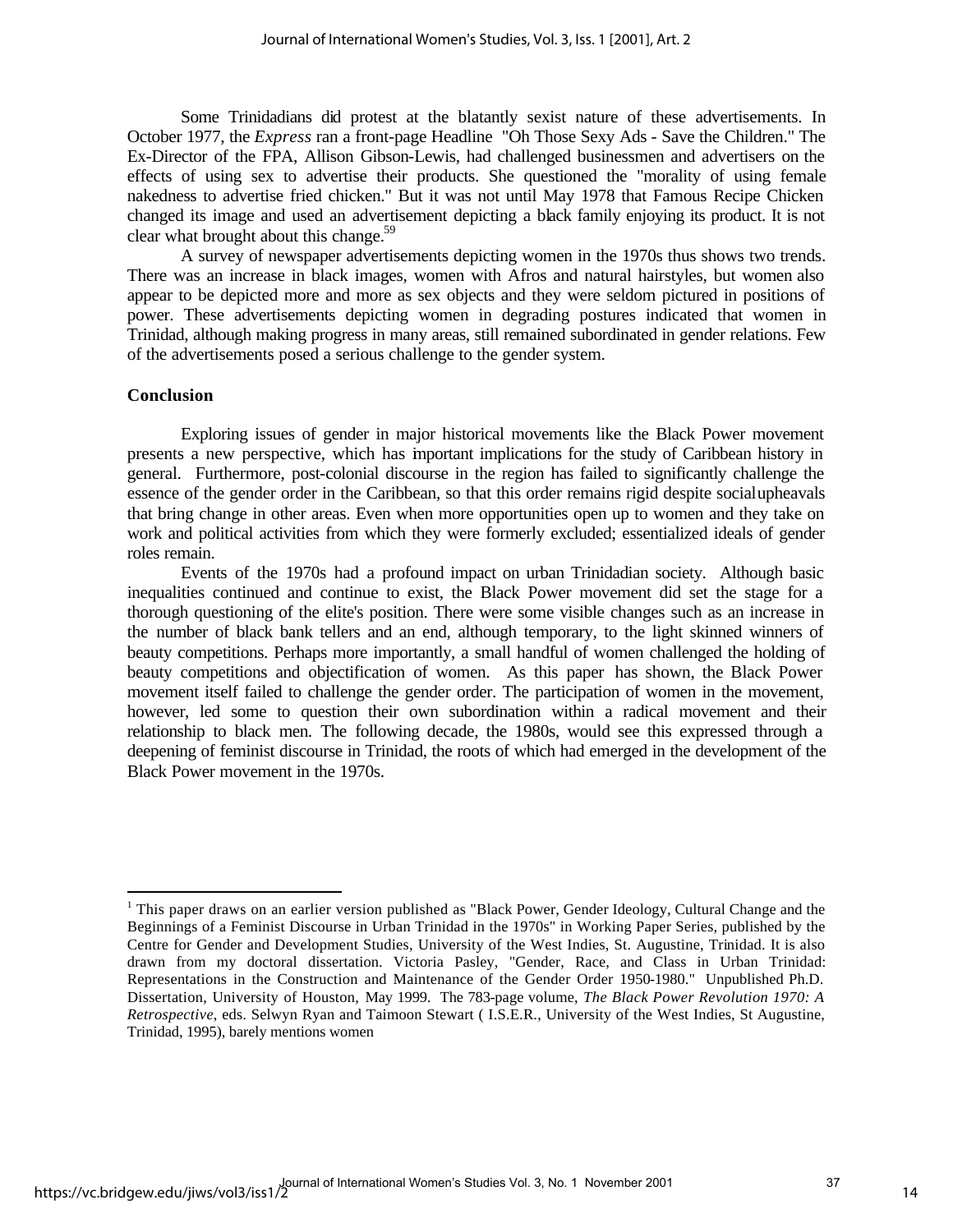l

<sup>4</sup> Little attention has been paid to the development of feminist thought among women who participated in the 1960s and 70s Black Power and Black Liberation movements in the U.S. The works of scholar/activist Angela Davis and of Elaine Brown reveal their awareness of the importance of race, class, and gender, yet works such as the excellent study by Patricia Hill Collins on Black feminist thought pays scant attention to this important era. See Angela Davis, *Women Race and Class* (New York: Random House, 1981); Elaine Brown. *A Taste of Power: A Black Woman's Story*, (New York: Anchor Books, 1994.) (First published Pantheon Books, 1992); Patricia Hill Collins, Black *Feminist Thought: Knowledge Consciousness and the Politics of Empowerment* (Boston: Unwin Hyman, 1990). However, bell hooks and, more recently, Joy James, have both made important contributions critiquing the gender ideology and sexism in the movements, but no full-scale study has yet been undertaken. See, for example, citations for hooks below, which by no means cover all of her extensive works, and Joy James, *Shadow Boxing: Representations of Black Feminist Politics* (New York: St. Martins Press, 1999).

5 Susan Craig, "1970 Confrontation: Trinidad and Tobago" *in Contemporary Caribbean: A Sociological Reader, Vol. 2,* ed. Susan Craig (Trinidad, 1982) 402, from Acton Camejo, "Racial Discrimination in Trinidad and Tobago: A Study of the Business Elite and the Social Structure", *Social and Economic Studies* Vol. XX, No 3, (1971).

6 James Millette, " Towards the Black Power Revolt of 1970," in *The Black Power Revolution 1970: A Retrospective*, eds. Selwyn Ryan and Taimoon Stewart ( I.S.E.R., University of the West Indies, St Augustine, Trinidad, 1995), 59-97.

7 The official unemployment figure in November 1956 was 17,000, by 1969 it was 46,000 according to Jack Harewood, quoted in Susan Craig, *Contemporary Caribbean: A Sociological Reader***,** Vol. 2, 398.

8 Khafra Kambon, "Black Power in Trinidad and Tobago February 26-April 21, 1970" *in The Black Power Revolution 1970: A Retrospective*, eds. Selwyn Ryan and Taimoon Stewart, 215-243.

9 Susan Craig, "1970 Confrontation: Trinidad and Tobago" in *Contemporary Caribbean: A Sociological Reader***,** Vol. 2, ed. Susan Craig, 410. In Canada Trinidadian students were under arrest following the incident at Sir George Williams University. The affair exposed racism in the university. For a full account see Valerie Belgrave, "The Sir George Williams Affair" in *The Black Power Revolution 1970: A Retrospective*, eds. Selwyn Ryan and Taimoon Stewart, 119-133.

<sup>10</sup> Susan Craig, "1970 Confrontation: Trinidad and Tobago" in *Contemporary Caribbean: A Sociological Reader, Vol. 2*, ed. Susan Craig, 394.

<sup>11</sup> See for example, *The Black Power Revolution 1970: A Retrospective*, Selwyn Ryan and Taimoon Stewart.

<sup>12</sup> The following examples come from the bound collection of Black Power pamphlets in the University of the West Indies Library, St. Augustine, Trinidad. bell hooks also critiques the association of manhood and freedom in black resistance movements in the United States, as well as the sexism in the black power movement. See, for example, bell hooks, *Yearning: Race, Gender, and Cultural Politics,* (Boston: South End Press, 1990.) 58-59.

<sup>13</sup> bell hooks "Representing the Black Male Body" in *Art on My Mind: Visual Politics*, (New York: The New Press, 1995), 202-204.

<sup>14</sup> Thelma Henderson, "The Role of Women in Politics in Trinidad and Tobago 1925-1972," Caribbean Studies Thesis (St. Augustine, Trinidad: University of the West Indies, 1973), 57-58. The presence of women is evident from photographs of the demonstrations, mentions in press reports, and from interviews conducted with participants--both male and female. Ayesha Mutope Johnson, interview by author, Mount Lambert, Trinidad, 31 March 1995.

<sup>15</sup> Thelma Henderson, interview by author with Rhoda Reddock, University of the West Indies, St Augustine, Trinidad, 20 May 1995.Most of the women who participated were of African descent, but there were some Indian women including Josanne Lennard.

<sup>16</sup> Thelma Henderson, "The Contemporary Women's Movement in Trinidad and Tobago" in *Gender in Caribbean Development*, eds. Patricia Mohammed and Cathy Shepherd, (University of the West Indies Women and Development Project, Jamaica, Barbados and Trinidad and Tobago, 1988), 363-372.

<sup>2</sup> R.W. Connell*, Gender and Power: Society, the Person and Sexual Politics*, (Stanford, CA: Stanford University Press, 1987)

<sup>&</sup>lt;sup>3</sup> Rhoda Reddock's extensive history of women in Trinidad and Tobago stops in the 1960s. Recent collections on Caribbean women such as the excellent one by Christine Barrow do not consider women in the Black Power movements in the region. Rhoda Reddock. *Women, Labour and Politics* (Kingston, Jamaica: Ian Randle Publishers, 1994). Christine Barrow, ed. *Caribbean Portraits: Essay on Gender Ideologies and Identities* (Kingston, Jamaica: Ian Randle Publishers, 1998).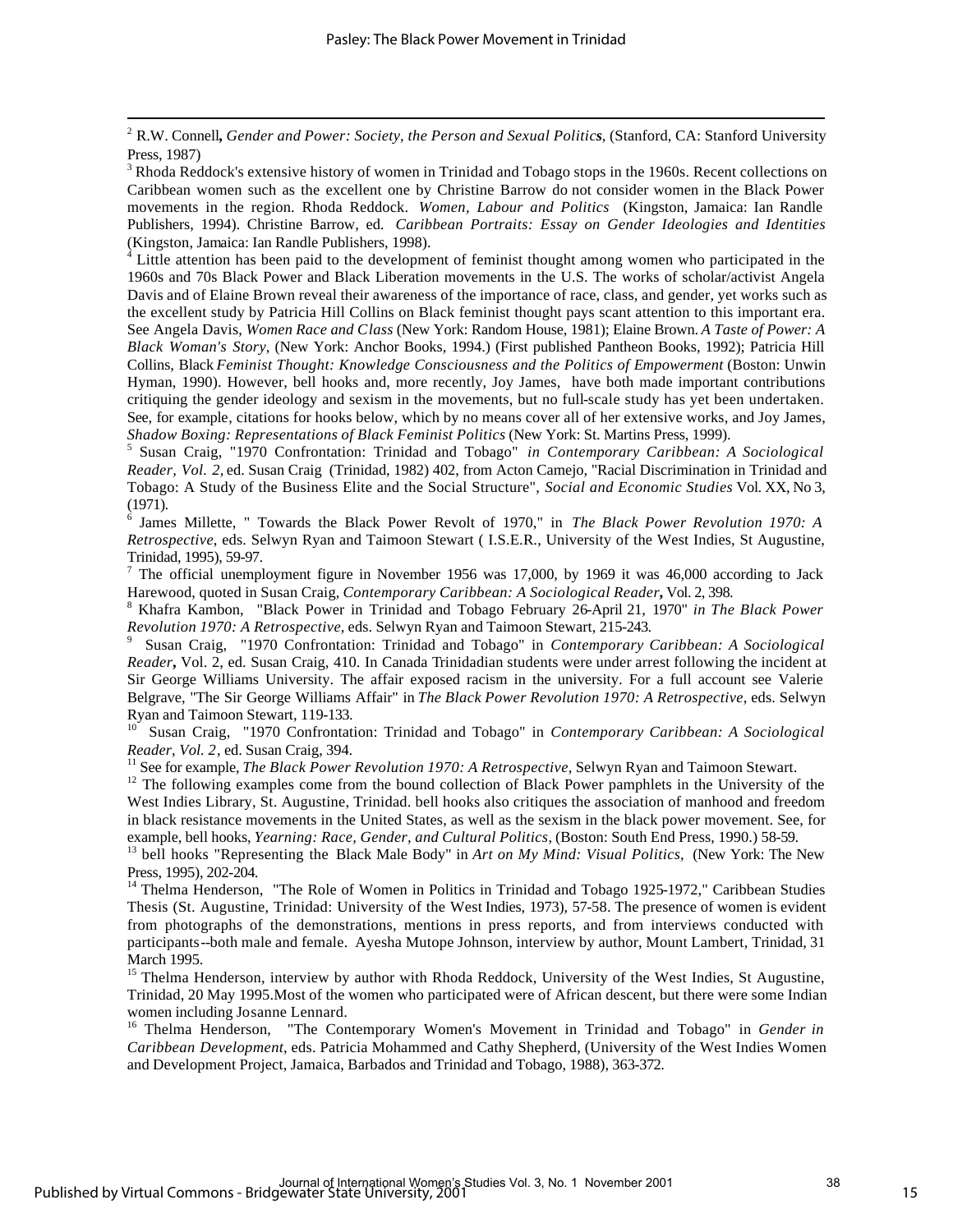<sup>17</sup> See articles by an NJAC woman in the *Express* in August 1975 and in the *Black Woman* in November 1975, in which she stated that "The African Woman was secure, loved and respected . . ." which overlooks the ongoing struggle for women's rights on that continent.

l

<sup>20</sup> Express, 6 Dec 1972, front page. Sparrow angrily responded that in 400 calypsoes he had never tried to decry the black woman. A brief survey of Sparrow's lyrics shows that Granger was closer to the truth. See, for example, Gordon Rohlehr, *Sparrow and the Language of Calypso*. Mimeograph, (University of the West Indies, St. Augustine, Trinidad, 1968).

<sup>21</sup> Ayesha Mutope Johnson, interview, 1995; Josanne Lennard, interview, by author with Thelma Henderson, Diego Martin, Trinidad, 29 April 1995. During the 1970s NJAC women like Ayesha Mutope Johnson became increasingly frustrated at their supportive role in the organization, and it was her major reason for breaking with NJAC.

 $22$  For example, Ayesha Mutope Johnson is now a successful attorney in the United States. Ayesha Mutope Johnson, interview, 1995.

<sup>23</sup> David Millette. "Guerilla War in Trinidad: 1970-1974," in Selwyn Ryan and Taimoon Stewart*, The Black Power Revolution, 1970: A Retrospective***,** I.S.E.R., 1995, 625-660

 $24$  Clem Haynes, interview by author with Rhoda Reddock and Thelma Henderson, Woodbrook, Port of Spain, Trinidad, 17 October 1995.

<sup>25</sup> *Express*, 15 September 1973, Front Page.

<sup>26</sup> Thelma Henderson, "The Contemporary Women's Movement in Trinidad and Tobago" in *Gender In Caribbean Development*, Patricia Mohammed and Cathy Shepherd, 366-367.

<sup>27</sup> *Express,* 26 Feb 1970.

<sup>28</sup> *Express,* 15 March 1970.

 $^{29}$  Many of my informants noted the wearing of African dress.

<sup>30</sup> See Raoul Pantin. *Black Power Day: The 1970 February Revolution, A Reporter's Story*, (Trinidad, Santa Cruz: Hatuey Productions, 1990) and *Express*, April 7, & 13,1970.

<sup>31</sup> *Express*, 4 July 1971. While it is important that white and light skinned women were no longer seen as the ideal for female beauty, the objectification of women in beauty contests warranted further discussion.

<sup>32</sup> See for example, *Express*, 21 May 1975, 15" 'Doubles' Are No Longer Simply A Grass Roots Thing," Foods like 'bara, coconut, and sno cone " long considered to be items consumed only at "grassroots" level" had taken on "an aura of respectability recently." The vendors had been hit by rising prices so that they may have been pricing themselves out of the "poor man's" reach.<br><sup>33</sup> This struggle has 1

<sup>33</sup> This struggle has been well documented in Rhoda Reddock*, Women Labour and Politics in Trinidad and Tobago: A history* (Kingston Jamaica: Ian Randle Publishers, 1994)

<sup>34</sup> For an account of the development of an awareness of gender discrimination in the United States Black Panther movement, see Elaine Brown. *A Taste of Power: A Black Woman's Story,* (New York: Anchor Books, 1994.) (First published Pantheon Books, 1992).

<sup>35</sup> *Express*, 11June 1972, 28.

<sup>36</sup> Throughout the late 1960s and 1970s the *Express* and *Guardian* mentioned several areas that women were moving into for the first time such as trainee welders, chemical engineers, dock work and in September 1974 there was a first woman pilot. See *Express* 5 May 1972, 2; 15 Sept 1974 24 Feb 1975, 4 30 March 197512; 29 July 1975. *Guardian* 5 April 1966;

<sup>37</sup> *Express*, 1 Dec 1972. In 1973 the Family Planning Association began a controversial campaign to give out contraceptives to teenagers. with or without parental consent--another indication of changing attitudes. See *Guardian* May-June 1973; *Express*, June 6, 1973, back page.

<sup>38</sup> Thelma Henderson, interview, 1995; Josanne Lennard, interview, 1995, Ayesha Mutope Johnson, interview 1995.

<sup>39</sup> Thelma Henderson, "The Contemporary Women's Movement in Trinidad and Tobago," 366. See also Rhoda Reddock, "Commentary: The Quality of Life," in *Trinidad and Tobago: The Independence Experience 1962- 1987,* ed. Selwyn Ryan, (I.S.E.R. University of the West Indies, St Augustine, Trinidad. 1988)

<sup>40</sup> See, for example, *Guardian*, 5 March 1975, 9. The NCSW organized a forum "Men and Women: The Next 25 Years" to be held on 8 March 1975.

<sup>&</sup>lt;sup>18</sup> Thelma Henderson, interview, 1995.

<sup>19</sup> *Express*, 12 June 1971.